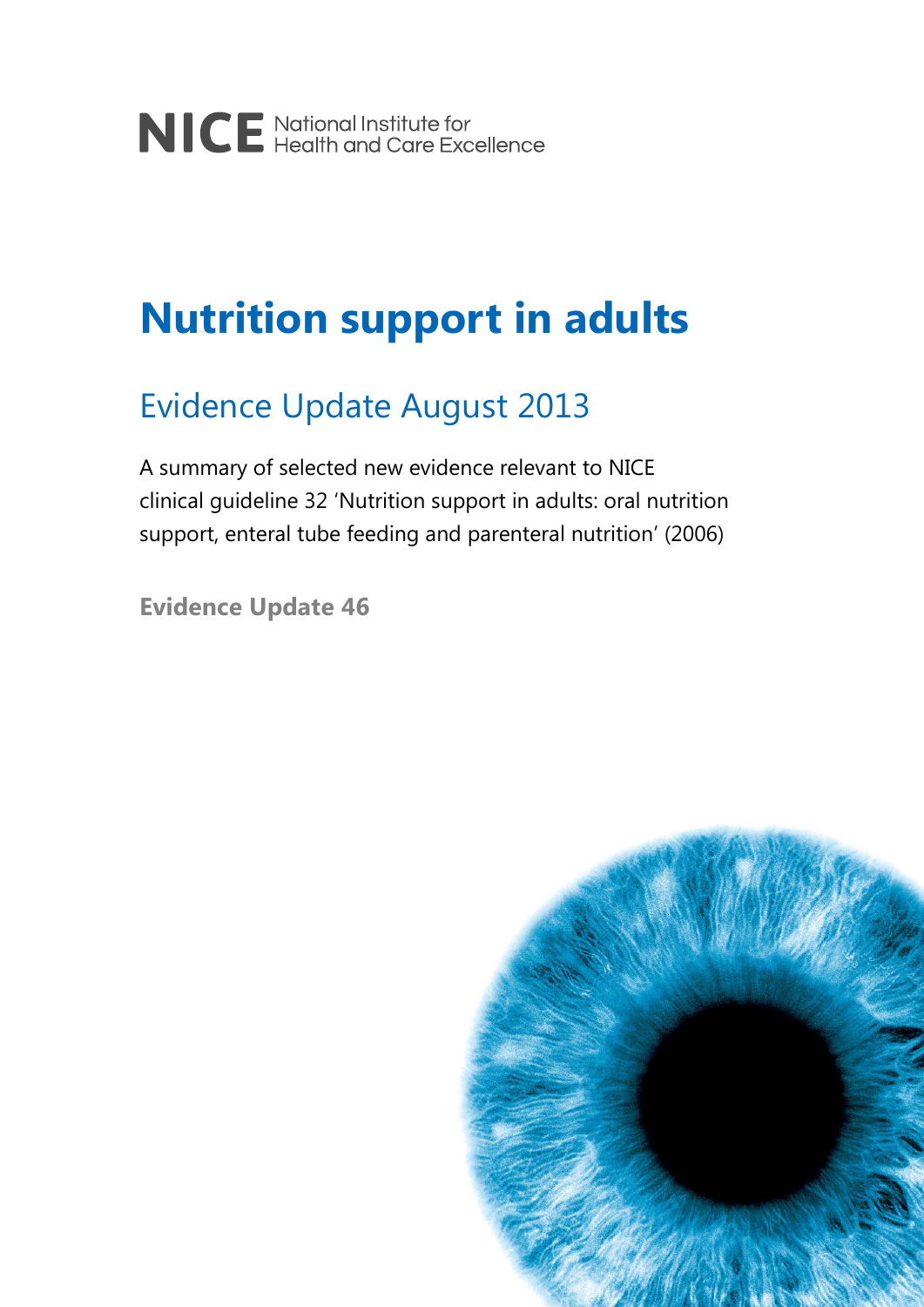Evidence Updates provide a summary of selected new evidence published since the literature search was last conducted for the accredited guidance they relate to. They reduce the need for individuals, managers and commissioners to search for new evidence. Evidence Updates highlight key points from the new evidence and provide a commentary describing its strengths and weaknesses. They also indicate whether the new evidence may have a potential impact on current guidance. For contextual information, this Evidence Update should be read in conjunction with the relevant clinical guideline, available from the NICE Evidence Services topic page for [diet and nutrition.](https://www.evidence.nhs.uk/topic/diet-and-nutrition)

### **Evidence Updates do not replace current accredited guidance and do not provide formal practice recommendations.**

NICE Evidence Services are a suite of services that provide online access to high quality, authoritative evidence and best practice.

### **National Institute for Health and Care Excellence**

Level 1A City Tower Piccadilly Plaza Manchester M1 4BT [www.nice.org.uk](http://www.nice.org.uk/)

© National Institute for Health and Care Excellence, 2013. All rights reserved. This material may be freely reproduced for educational and not-for-profit purposes. No reproduction by or for commercial organisations, or for commercial purposes, is allowed without the express written permission of NICE.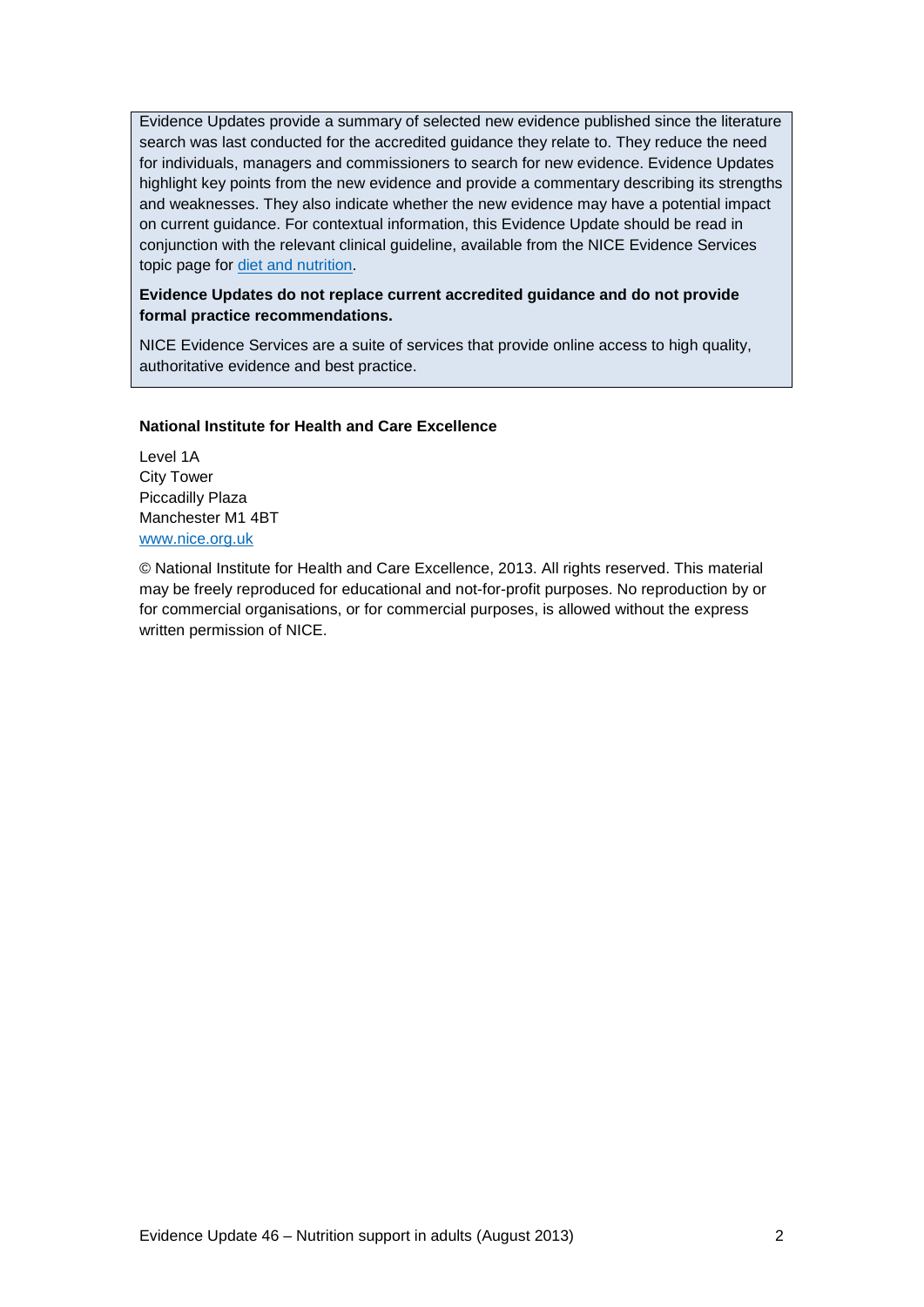## **Contents**

| 1 |     |                                                                                     |  |  |  |
|---|-----|-------------------------------------------------------------------------------------|--|--|--|
|   | 1.1 |                                                                                     |  |  |  |
|   | 1.2 | Screening for malnutrition and the risk of malnutrition in hospital and             |  |  |  |
|   | 1.3 |                                                                                     |  |  |  |
|   | 1.4 |                                                                                     |  |  |  |
|   | 1.5 | Monitoring of nutrition support in hospital and the community 14                    |  |  |  |
|   | 1.6 |                                                                                     |  |  |  |
|   | 1.7 |                                                                                     |  |  |  |
|   | 1.8 |                                                                                     |  |  |  |
|   | 1.9 |                                                                                     |  |  |  |
|   |     |                                                                                     |  |  |  |
| 2 |     |                                                                                     |  |  |  |
|   |     |                                                                                     |  |  |  |
|   |     | Appendix B: The Evidence Update Advisory Group and Evidence Update project team  33 |  |  |  |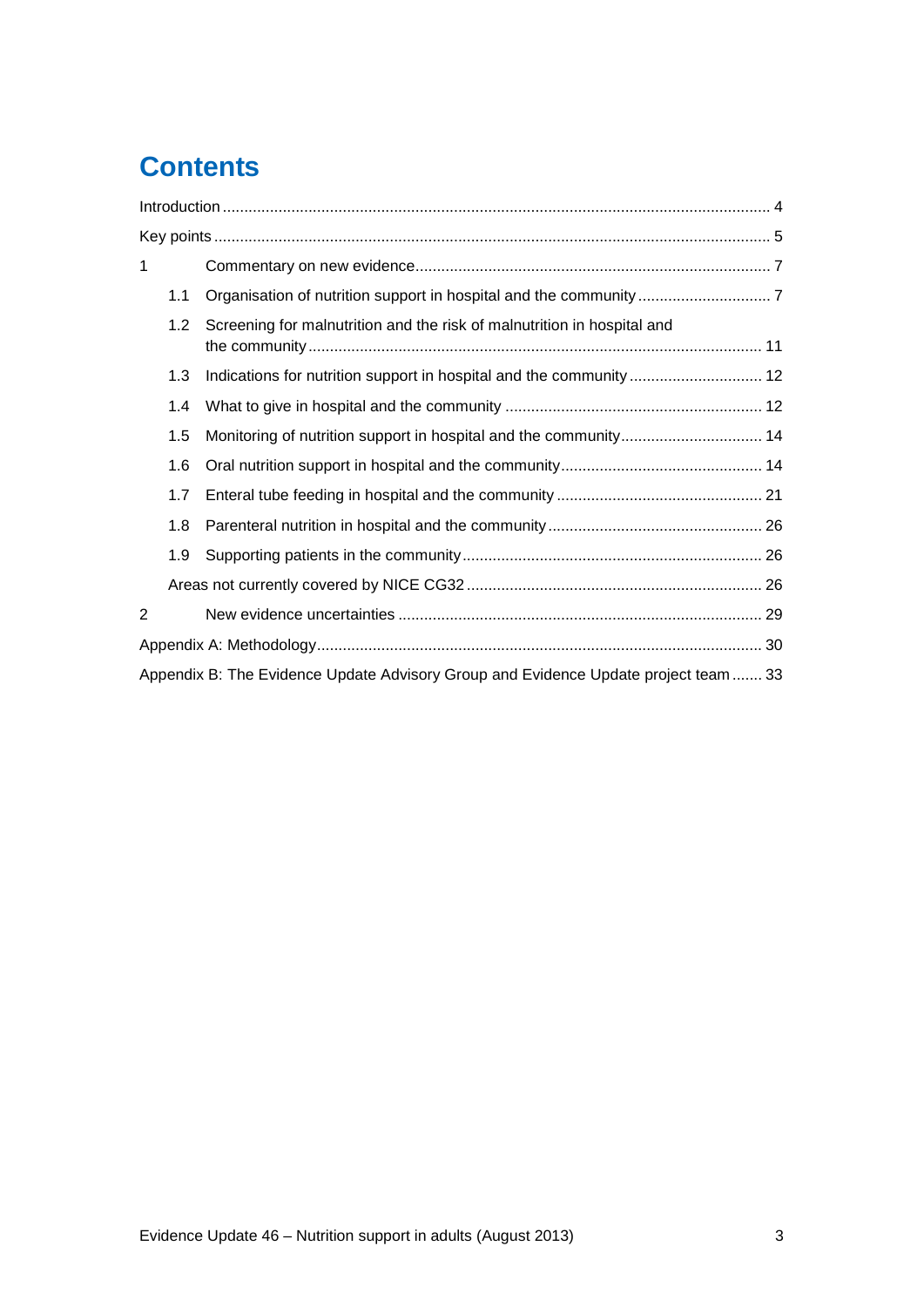## <span id="page-3-0"></span>**Introduction**

This Evidence Update identifies new evidence that is relevant to, and may have a potential impact on, the following reference guidance:

• [1](#page-3-1) **[Nutrition support in adults.](http://guidance.nice.org.uk/CG32) NICE clinical guideline 32 (2006)**

A search was conducted for new evidence from 8 December 2010 to 11 March 2013. A total of 491 pieces of evidence were initially identified. Following removal of duplicates and a series of automated and manual sifts, 23 items were selected for the Evidence Update (see Appendix A for details of the evidence search and selection process). An [Evidence Update](#page-32-1)  [Advisory Group,](#page-32-1) comprising topic experts, reviewed the prioritised evidence and provided a commentary.

Although the process of updating NICE guidance is distinct from the process of an Evidence Update, the relevant NICE guidance development centres have been made aware of the new evidence, which will be considered when guidance is reviewed.

### Other relevant NICE guidance

The focus of the Evidence Update is on the guidance stated above. However, overlap with other NICE guidance has been outlined as part of the Evidence Update process. Where relevant, this Evidence Update therefore makes reference to the following guidance:

[Chronic obstructive pulmonary disease.](http://guidance.nice.org.uk/CG101) NICE clinical guideline 101 (2010) [2](#page-3-2)

[Stroke.](http://guidance.nice.org.uk/CG68) NICE clinical guideline 68 (2008)

• <sup>1</sup>[Dementia.](http://www.nice.org.uk/CG42) NICE clinical guideline 42 (2006)

### NICE Pathways

2

• [Nutrition support in adults.](http://pathways.nice.org.uk/pathways/nutrition-support-in-adults) NICE Pathway

### Quality standards

• [Nutrition support in adults.](http://www.nice.org.uk/guidance/QS24) NICE quality standard 24

### Feedback

-

If you have any comments you would like to make on this Evidence Update, please email [contactus@evidence.nhs.uk](mailto:contactus@evidence.nhs.uk)

<span id="page-3-1"></span><sup>1</sup> Guidance published prior to NICE accreditation

<span id="page-3-2"></span><sup>&</sup>lt;sup>2</sup> NICE-accredited guidance is denoted by the Accreditation Mark  $\bullet$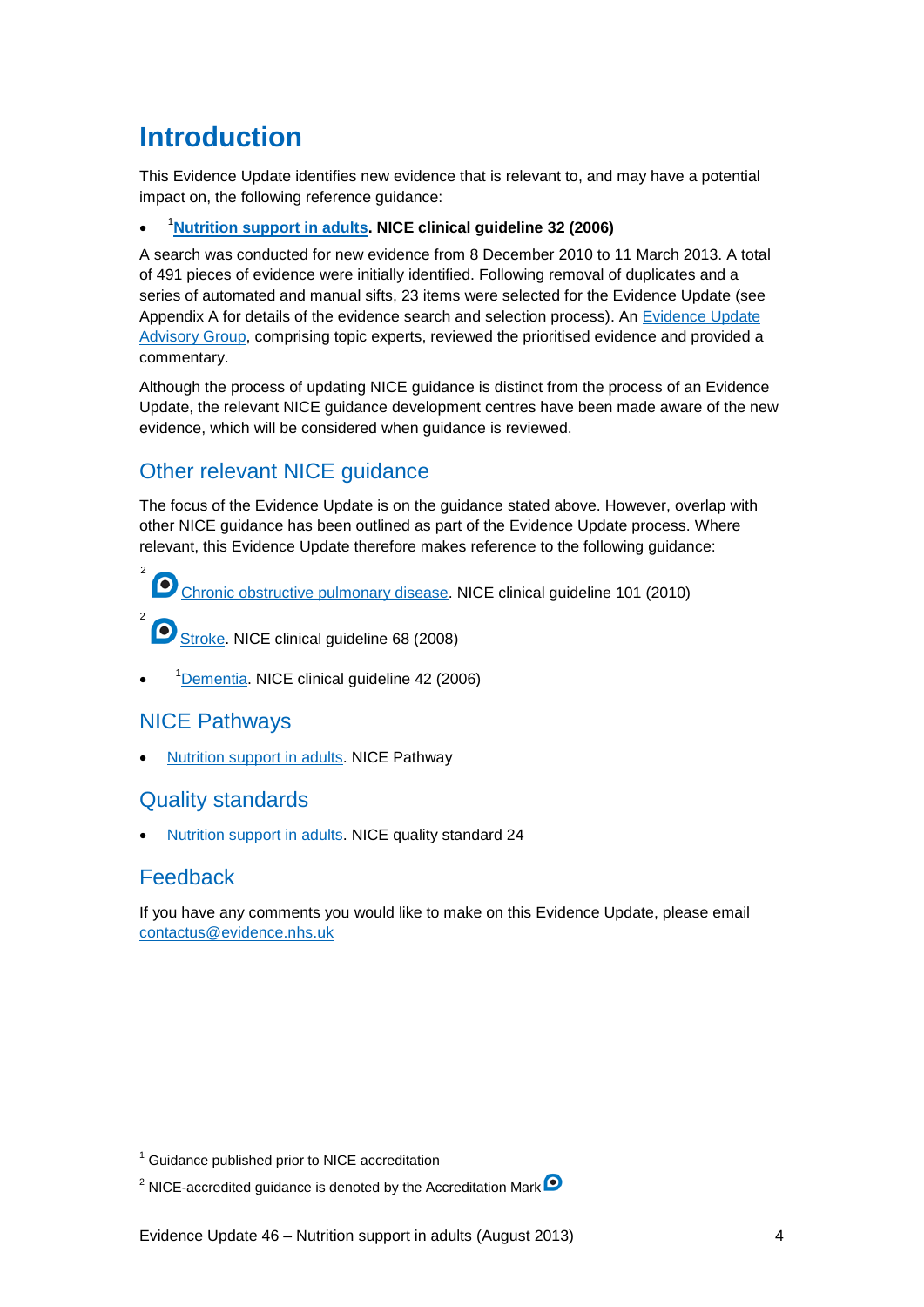## <span id="page-4-0"></span>**Key points**

The following table summarises what the Evidence Update Advisory Group (EUAG) decided were the key points for this Evidence Update. It also indicates the EUAG's opinion on whether the new evidence may have a potential impact on the current guidance listed in the introduction. For further details of the evidence behind these key points, please see the full commentaries.

The section headings used in the table below are taken from the guidance.

### **Evidence Updates do not replace current accredited guidance and do not provide formal practice recommendations.**

|                                                                                                                                                                                                                                                                                                                                                                                                                                                                                                                                                |             | <b>Potential impact</b> |  |
|------------------------------------------------------------------------------------------------------------------------------------------------------------------------------------------------------------------------------------------------------------------------------------------------------------------------------------------------------------------------------------------------------------------------------------------------------------------------------------------------------------------------------------------------|-------------|-------------------------|--|
|                                                                                                                                                                                                                                                                                                                                                                                                                                                                                                                                                | on guidance |                         |  |
| <b>Key point</b>                                                                                                                                                                                                                                                                                                                                                                                                                                                                                                                               | <b>Yes</b>  | <b>No</b>               |  |
| Organisation of nutrition support in hospital and the community<br>Multicomponent oral nutrition support for older people started<br>during acute hospitalisation and continuing after discharge may<br>reduce mortality and increase weight. It may also improve<br>functioning (namely, ability to perform everyday activities such as<br>climbing stairs). There is some evidence that such interventions<br>may also be cost effective in terms of functioning.                                                                            |             |                         |  |
| Oral nutritional supplements in older patients after hospital<br>discharge may increase energy intake and weight, and may also<br>be associated with a cost-effective improvement in quality of life.                                                                                                                                                                                                                                                                                                                                          |             |                         |  |
| Screening for malnutrition and the risk of malnutrition in hospital<br>and the community<br>Nutrition screening followed up with a multicomponent malnutrition<br>care plan appears to reduce hospital stays among older<br>malnourished patients.                                                                                                                                                                                                                                                                                             |             |                         |  |
| What to give in hospital and the community<br>Certain groups of patients commencing nutrition support (who are<br>already identified as being at risk of refeeding syndrome using<br>current NICE criteria) may be at even greater risk of subsequently<br>developing refeeding syndrome, such as those with low serum<br>magnesium, or those fed nasogastrically. Some data question<br>current risk markers; however the lack of universally accepted<br>criteria for a diagnosis of refeeding syndrome prevents a definitive<br>assessment. |             |                         |  |
| Oral nutrition support in hospital and the community<br>Tailored, multicomponent oral nutrition support for older<br>malnourished patients in hospital appears to improve nutritional<br>outcomes.<br>Dietary advice with or without oral nutritional supplements in<br>disease-related malnutrition may improve body weight and<br>indicators of muscle mass.                                                                                                                                                                                 |             |                         |  |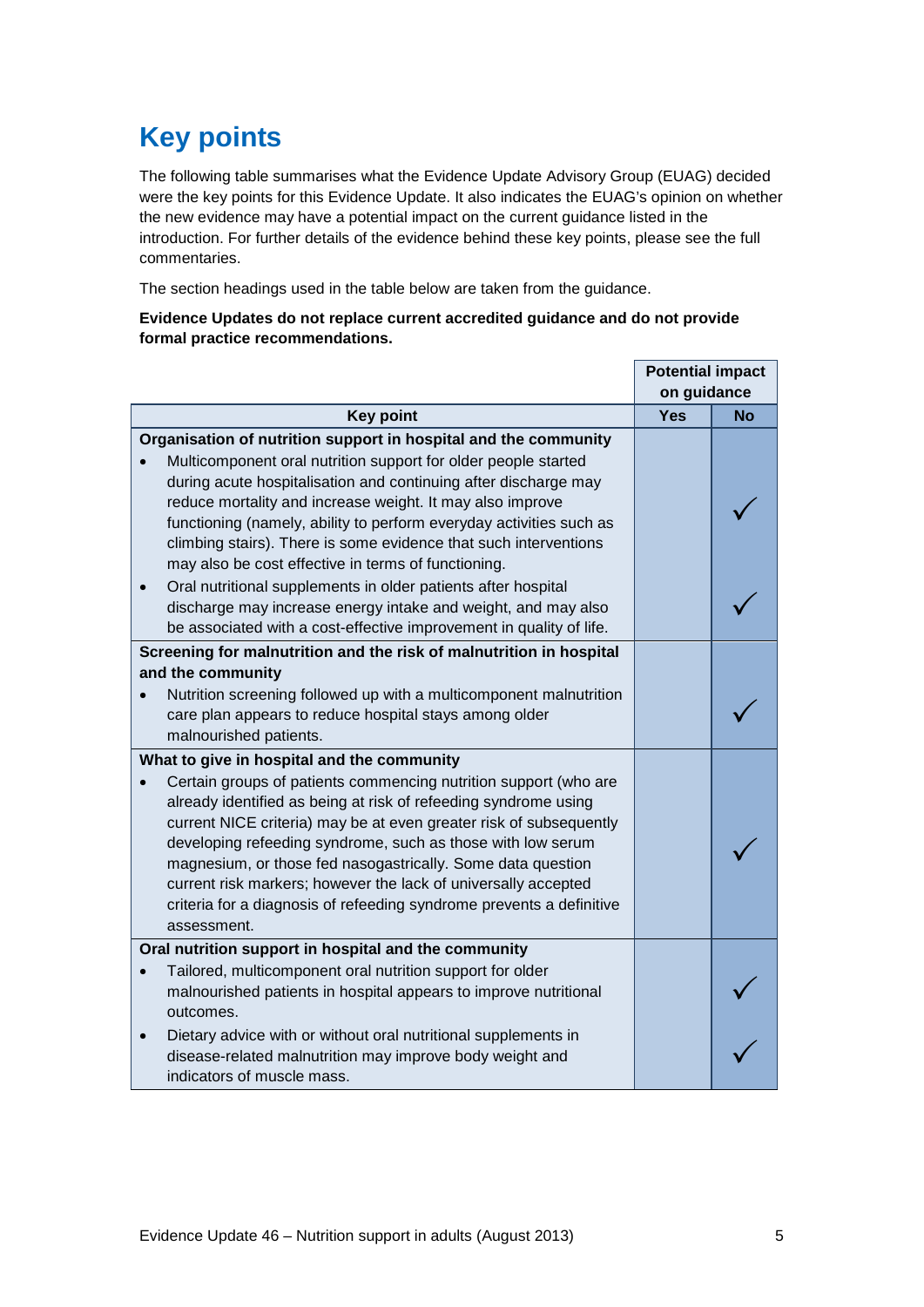|                                                                                                                                                                                                                                                                                                                   |     | <b>Potential impact</b><br>on guidance |  |
|-------------------------------------------------------------------------------------------------------------------------------------------------------------------------------------------------------------------------------------------------------------------------------------------------------------------|-----|----------------------------------------|--|
| <b>Key point</b>                                                                                                                                                                                                                                                                                                  | Yes | <b>No</b>                              |  |
| Oral nutritional supplements appear to prevent weight loss after<br>hip fracture surgery in older patients with a body mass index less<br>than 25 kg/m <sup>2</sup> , and may reduce length of hospital stay.                                                                                                     |     |                                        |  |
| Oral nutrition support may improve quality of life in malnourished<br>$\bullet$<br>patients with cancer.                                                                                                                                                                                                          |     |                                        |  |
| Oral nutritional supplements appear to improve energy and protein<br>intake, body weight, and functional outcomes (such as peripheral<br>muscle strength, and maximum inspiratory and expiratory<br>pressure) in malnourished patients with stable COPD.                                                          |     |                                        |  |
| Immune enhancing nutrition (specialised nutrients that may help<br>regulate response to illness and injury) may reduce postoperative<br>complications in patients undergoing non-emergency<br>gastrointestinal surgery.                                                                                           |     |                                        |  |
| Enteral tube feeding in hospital and the community                                                                                                                                                                                                                                                                |     |                                        |  |
| Prophylactic percutaneous endoscopic gastrostomy in patients<br>with advanced head and neck cancer may improve quality of life<br>and could help to reduce weight loss.                                                                                                                                           |     |                                        |  |
| Percutaneous endoscopic gastrostomy may be at less risk of<br>failure (namely, failure to introduce the tube, recurrent<br>displacement or treatment interruption) than nasogastric tubes in<br>patients with dysphagia needing nutrition support.                                                                |     |                                        |  |
| Percutaneous endoscopic gastrostomy does not appear to<br>$\bullet$<br>improve survival or quality of life in advanced dementia.                                                                                                                                                                                  |     |                                        |  |
| Use of decision aids may reduce conflict among carers when<br>$\bullet$<br>making decisions about feeding options in advanced dementia,<br>and may also help to ensure appropriate nutritional support and to<br>reduce weight loss in people with dementia.                                                      |     |                                        |  |
| Limited data suggest that acupuncture may have benefits over<br>standard motility drugs in treating delayed gastric emptying in<br>critical care.                                                                                                                                                                 |     |                                        |  |
| Areas not currently covered by NICE CG32                                                                                                                                                                                                                                                                          |     |                                        |  |
| Data remain insufficient for the effect of swallowing therapy,<br>feeding, and nutritional and fluid supplementation on functional<br>outcome and death in patients with dysphagia after stroke. There<br>is some evidence for reduced pressure sores following nutritional<br>supplementation in these patients. |     |                                        |  |
| Although the benefits of nutrition support in patients with liver<br>disease appear to be restricted, more robust evidence is needed<br>to confirm findings.                                                                                                                                                      |     |                                        |  |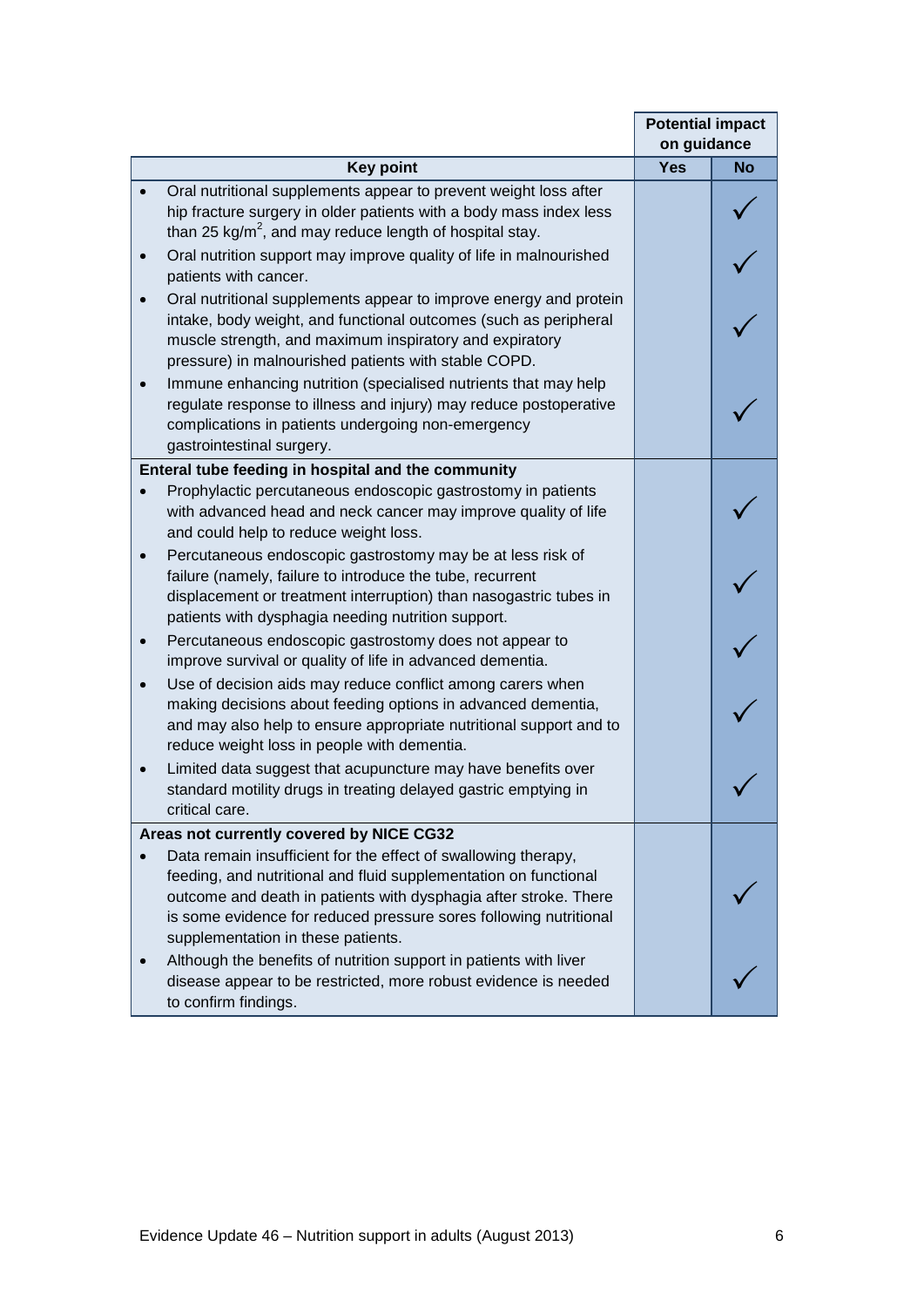## <span id="page-6-0"></span>**1 Commentary on new evidence**

These commentaries analyse the key references identified specifically for the Evidence Update. The commentaries focus on the 'key references' (those identified through the search process and prioritised by the EUAG for inclusion in the Evidence Update), which are identified in bold text. Supporting references provide context or additional information to the commentary. Section headings are taken from the guidance.

### <span id="page-6-1"></span>1.1 [Organisation of nutrition support in hospital and the](http://publications.nice.org.uk/nutrition-support-in-adults-cg32/guidance#organisation-of-nutrition-support-in-hospital-and-the-community)  [community](http://publications.nice.org.uk/nutrition-support-in-adults-cg32/guidance#organisation-of-nutrition-support-in-hospital-and-the-community)

### **Continuity of nutrition support between hospital and community**

NICE clinical guideline 32 [\(NICE CG32\)](http://www.nice.org.uk/CG32) recommends that a specialist nutrition support nurse should work alongside nursing staff, as well as dietitians and other experts in nutrition support, to support coordination of care between the hospital and the community. However, there are no specific recommendations about the exact nature of the coordinated care.

The NICE quality standard 'Nutrition support in adults' [\(NICE QS24\)](http://www.nice.org.uk/guidance/QS24) also emphasises continuity of care:

• [Quality statement 3:](http://publications.nice.org.uk/quality-standard-for-nutrition-support-in-adults-qs24/quality-statement-3-documentation-and-communication-of-results-and-nutrition-support-goals) All people who are screened for the risk of malnutrition have their screening results and nutrition support goals (if applicable) documented and communicated in writing within and between settings.

### *Interventions starting in hospital and continuing in the community*

Three studies looked at the transition of nutrition support between hospital and community.

A randomised controlled trial (RCT; n=259) in Israel by **[Feldblum et al. \(2011\)](http://onlinelibrary.wiley.com/doi/10.1111/j.1532-5415.2010.03174.x/abstract)** studied the effects of tailored, multicomponent oral nutrition support versus usual care during and after discharge from acute hospitalisation. Patients aged 65 years and over (mean age=75 years) admitted to a general medicine department of a single hospital were screened for malnutrition. Those scoring less than 10 on the Mini Nutritional Assessment tool, or with weight loss of more than 10% in the previous 6 months, were eligible. Patients were randomised to 1 of 3 groups:

- Group 1: a hospital and community nutritional intervention (comprising visits from a research dietitian in hospital and on 3 occasions after discharge; and provision of a tailored oral nutrition support programme including treatment goals, dietary advice, food supplements, and addressing problems with food intake).
- Group 2: the same nutritional intervention as group 1, but only during their hospital stay.
- Group 3: standard hospital dietetic services.

For statistical analysis, groups 2 and 3 were combined into a single control group. The primary outcome was mortality. At 6-month follow-up:

- Mortality was significantly lower in group 1 (3/78, 3.8%) than in the control group (21/181, 11.6%; p=0.046).
- The increase in Mini Nutritional Assessment score was significantly greater in group 1 than the control group  $(3.01 \text{ versus } 1.81, p=0.004)$ , although this was mainly driven by an increase in score on the section of the tool involving subjective assessment by both patients and researchers.
- No significant effects of the intervention were seen on dietary intake of macronutrients, or changes from baseline in either weight, or functional, cognitive or depression status.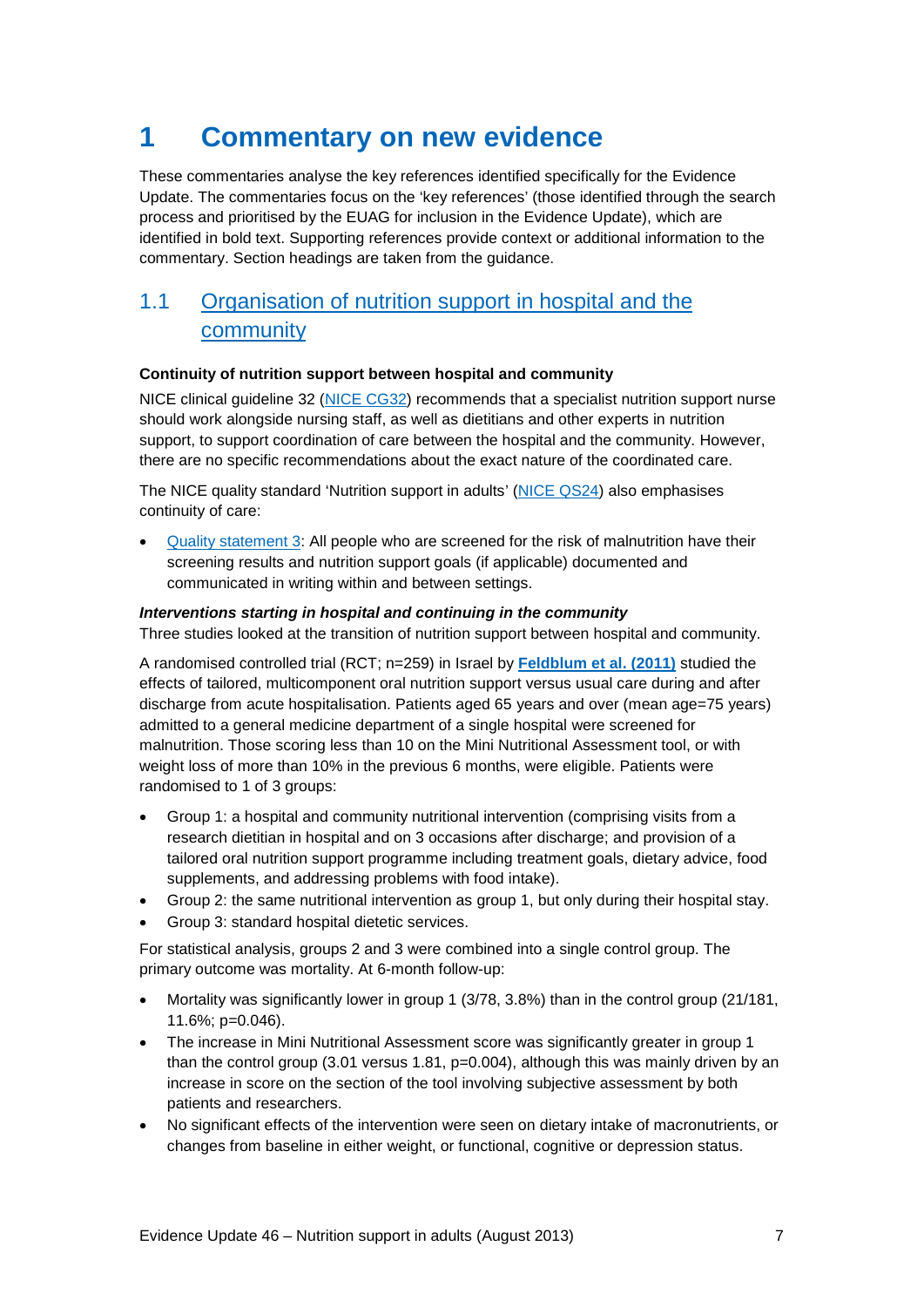Limitations of the evidence included that:

- 58 (32%) patients withdrew in the control group versus 9 (11.5%) in the intervention group, which may have biased results (although the authors stated that demographic, nutritional, and functional indicators did not differ between those completing and those leaving the study)
- cognitively impaired patients were excluded, so results may not be generalisable to this group.

An RCT (n=210) in the Netherlands by **[Neelemaat et al. \(2011\)](http://www.jamda.com/article/S1525-8610(10)00401-9/abstract)** also studied the effect of multicomponent oral nutrition support versus control in malnourished patients aged 60 years or over (mean age=75 years) during and after hospital discharge. Patients admitted to any of several departments of a single hospital, who were identified as malnourished after screening, and were expected to stay more than 2 days, were eligible. Those with senile dementia were excluded. Patients were randomised to the intervention or control. The intervention was started in hospital and continued for 3 months after discharge, and comprised: a protein and energy enriched diet (in hospital); oral nutritional supplements (protein energy drinks); vitamin D and calcium supplements; and telephone counselling from a dietitian. Control was usual nutritional care, in which prescribed nutritional support after discharge was uncommon.

Oral nutrition support did not appear to significantly improve scores on the Functional Limitations Questionnaire (measuring problems with everyday activities such as climbing stairs; score range 0–6) or body weight. However, in a subgroup of patients not previously exposed to nutrition support or counselling, significant improvements were seen with both the functional limitations score (mean difference [MD]=−0.6, 95% confidence interval [CI] −1.2 to 0.0 [negative score represents improvement], p value not stated; n=97) and weight (MD=2.2 kg, 95% CI 0.3 to 4.2 kg, p value not stated; n=98).

In a cost-effectiveness study (based on the above RCT by Neelemaat et al. 2011) conducted by **[Neelemaat et al. \(2012\)](http://www.sciencedirect.com/science/article/pii/S0261561411001920)**, a significant improvement in functional limitations score was now seen with oral nutrition support (MD=−0.72, 95% CI −1.15 to −0.28, p value not stated). The reason for the difference in results from Neelemaat et al. (2011) was likely due to a different approach to the analysis; in the 2012 paper, only patients who had died (n=25) were excluded from the primary analyses (with other missing results dealt with by 'multiple imputation', in which a model is used to fill in data gaps). Whereas in the 2011 paper, all patients with missing follow-up data (n=60) were excluded from the primary analysis.

The cost-effectiveness analysis produced the following results:

- The mean additional cost of the intervention was  $€539$ .
- When all other costs (mainly secondary care) were included, the difference in total costs between the groups was not significant (MD=€445, 95% CI €−2779 to 3938, p value not stated).
- Using the significant results for functional limitations in Neelemat et al. (2012), it was determined that 1 point of extra improvement on the functional limitations scale in the intervention group cost €618 extra compared with control.
- Using a cost-effectiveness probability curve (plotting probability of cost-effectiveness against the amount society is willing to pay to gain 1 unit on the functional limitations scale), the authors calculated that if society is willing to pay €6500, there is a 95% probability that the intervention is cost effective. It was stated that in the Netherlands, an investment of less than €20,000 is considered cost effective.
- A further analysis (based on quality-adjusted life years [QALY]), suggested that the incremental cost-effectiveness ratio (namely the investment needed to gain 1 extra QALY) would be €26,962. The authors stated that based on this measure, the intervention would not be deemed cost effective in the Netherlands.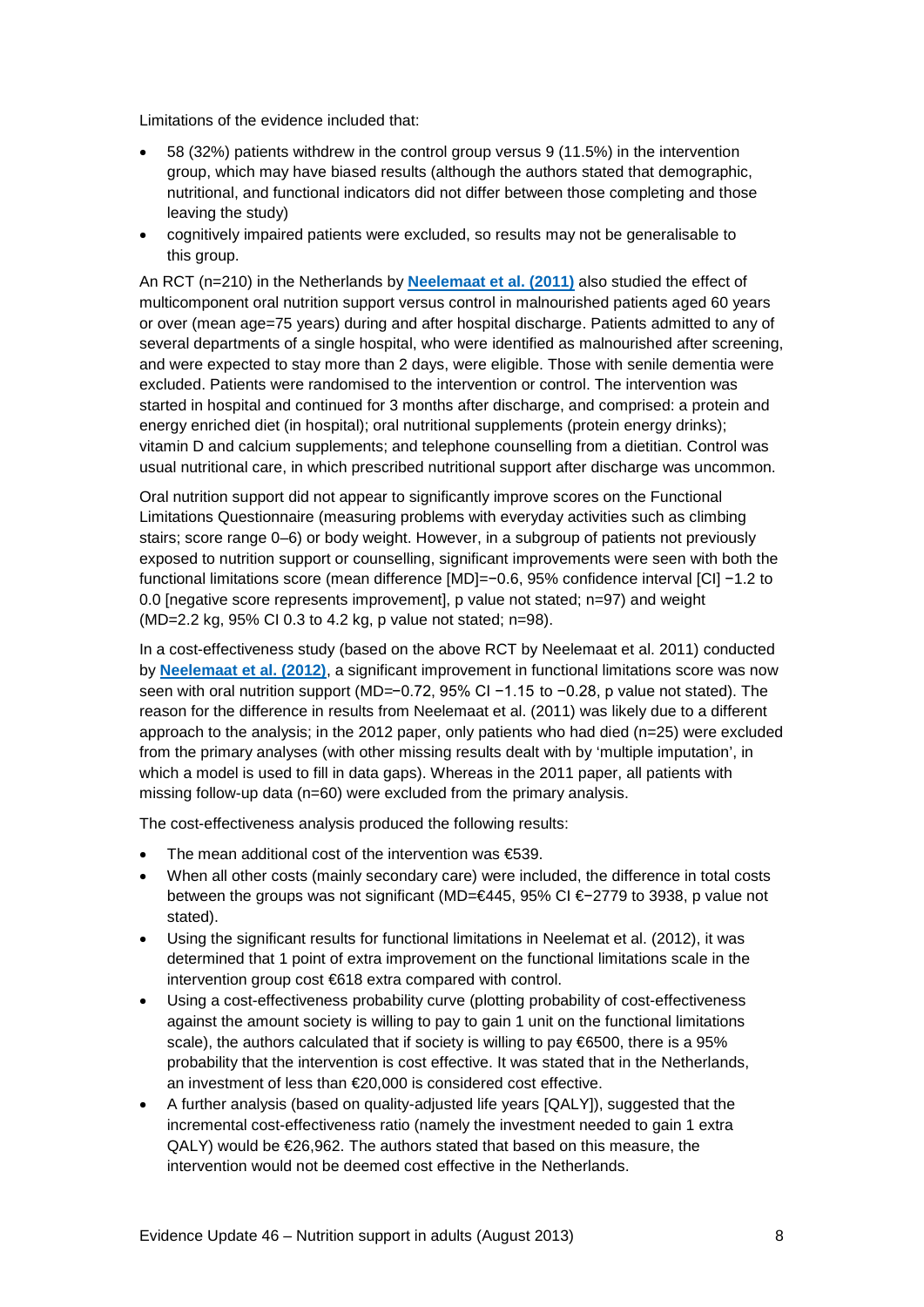Limitations of the evidence from Neelemaat et al. (2011 and 2012) included that:

- Some elements of the multicomponent intervention (hospital diet, and vitamin and mineral supplements) were not the primary focus of [NICE CG32,](http://www.nice.org.uk/CG32) and it is not clear which of the subcomponents may have been most responsible for the results seen.
- The significant effects seen in Neelemaat et al. (2011) were from a subgroup analysis that may have been post-hoc.
- Data were not complete for all measurements in all patients (with the most ill patients having the most missing data), and different methods of managing the missing data were used in the two articles.
- It was stated that the analysis was underpowered to detect cost differences.
- The clinical significance of the change in functional limitations score was not discussed.
- Results may not be transferable outside of the Netherlands where the trial was based.

Taken together, the evidence suggests that multicomponent oral nutrition support for older people started during acute hospitalisation and continuing after discharge may reduce mortality, increase weight and improve functioning. There is some evidence that such interventions may also be cost effective in terms of functioning. This is consistent with the need to coordinate care between hospital and community as recommended by [NICE CG32](http://www.nice.org.uk/CG32) and reiterated in [NICE QS24.](http://www.nice.org.uk/guidance/QS24)

#### **Key references**

Feldblum I, German L, Castel H et al. (2011) [Individualized nutritional intervention during and after](http://onlinelibrary.wiley.com/doi/10.1111/j.1532-5415.2010.03174.x/abstract)  [hospitalization: the nutrition intervention study clinical trial.](http://onlinelibrary.wiley.com/doi/10.1111/j.1532-5415.2010.03174.x/abstract) Journal of the American Geriatrics Society 59: 10–17

Neelemaat F, Bosmans JE, Thijs A et al. (2011[\) Post-discharge nutritional support in malnourished](http://www.jamda.com/article/S1525-8610(10)00401-9/abstract)  [elderly individuals improves functional limitations.](http://www.jamda.com/article/S1525-8610(10)00401-9/abstract) Journal of the American Medical Directors Association 12: 295–301

Neelemaat F, Bosmans JE, Thijs A et al. (2012[\) Oral nutritional support in malnourished elderly](http://www.sciencedirect.com/science/article/pii/S0261561411001920)  [decreases functional limitations with no extra costs.](http://www.sciencedirect.com/science/article/pii/S0261561411001920) Clinical Nutrition 31: 183–90

### *Interventions starting after hospital discharge*

Two studies looked at the effect of oral nutrition support after discharge from hospital.

A systematic review and meta-analysis by **[Beck et al. \(2013\)](http://cre.sagepub.com/content/27/1/19.abstract)** assessed the effects of oral nutrition support in medical and surgical patients aged 65 years or over after hospital discharge. Studies were included of nutrition support lasting for a minimum of 1 week, in the form of supplements, or fortification of normal food and dietary advice, aimed at improving protein and energy intake. Primary outcomes were hospital readmissions and mortality. A total of 6 RCTs (n=716) were included, of which 4 were in medical patients and 2 were in surgical patients. In all except 1 trial, patients were classified as malnourished (or at risk) following screening, and all trials used commercial oral nutritional supplements.

No significant effects of oral nutrition support were seen for:

- mortality (odds ratio  $[OR]=0.80$ , 95% CI 0.46 to 1.39, p=0.43; 4 RCTs, n=532)
- or readmissions (OR=1.07, 95% CI 0.71 to 1.61, p=0.75; 4 RCTs, n=478).

Benefits of nutrition support were seen in all trials for either energy intake or weight in compliant participants (data not provided), but these were secondary outcomes of both the review and the individual trials.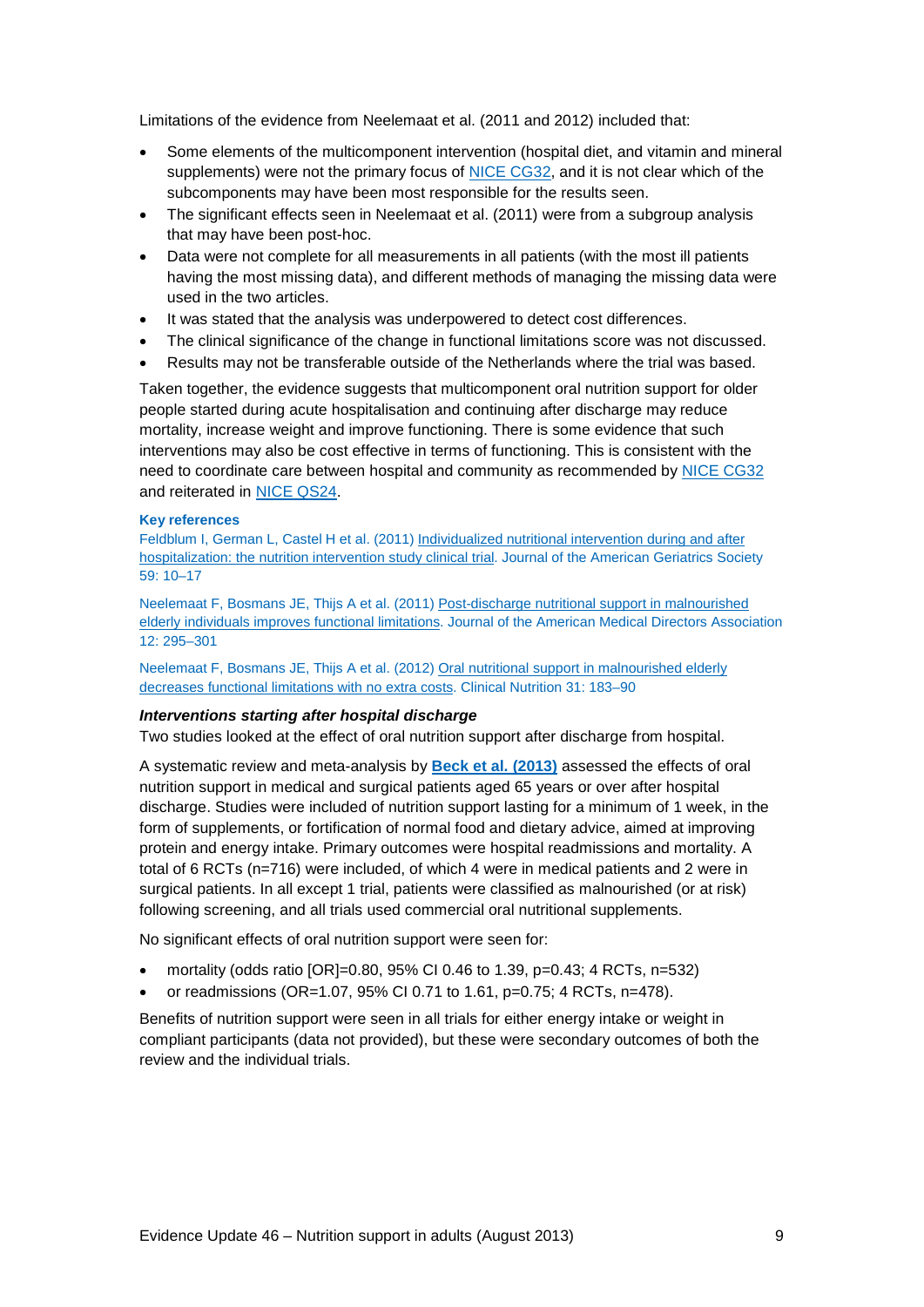Limitations of the evidence included that:

- 2 studies compared different oral supplements with each other (as opposed to usual care) which may have diminished the effects in groups within these trials that were analysed as 'intervention' by the review
- the studies were relatively short (most ranged from 4 to 8 weeks in duration, and the authors noted that patients may continue to lose weight for several weeks after nutritional intervention)
- the review only included studies from the last 5 years, although this may increase its relevance to current practice.

An RCT and cost-effectiveness analysis (n=114) in Germany by **[Norman et al. \(2011\)](http://www.ncbi.nlm.nih.gov/pubmed/21407248)** also investigated effects of oral nutritional supplements versus control in malnourished patients (mean age=51 years). Patients discharged from a single hospital department (gastroenterology, hepatology and endocrinology) with a benign gastrointestinal disease, and classified as malnourished according to the Subjective Global Assessment, were eligible. Those with malignant disease, renal insufficiency, life expectancy less than 3 months, or younger than 18 years, were excluded.

Patients were randomised to the intervention (oral nutritional supplements plus dietary counselling), or control (dietary counselling alone), for 3 months after discharge. Patients in the intervention group were asked to take up to 3 oral supplements per day (in the form of a 200 ml protein energy drink) and to record the actual number of drinks consumed. Quality of life was measured on the 36-item Short Form General Health Survey. Health status utilities were then obtained using an algorithm to transform survey scores into values on a scale from 0 (death) to 1 (complete health). The analysis considered 2 pricing scenarios based on low and high prices of 1 supplement of €2.30 and €2.93 respectively.

Cost-effectiveness was then calculated based on the following results:

- Average consumption of supplements in the intervention group was 2.4 per day.
- Additional mean costs per patient in the supplements group for the low-cost and high-cost scenarios were €424 and €540 respectively (based only on the cost of supplements).
- Health status utilities were not significantly different between groups at baseline, but after 3 months were higher among patients receiving supplements than among those not receiving them (0.731 versus 0.671, p=0.028).
- Combining health utility data with additional costs in both the low-price and high-price scenarios gave incremental cost-effectiveness ratios (namely, cost per QALY gained with supplements) of €9497 and €12,099 respectively.

The authors therefore concluded that oral supplements were cost-effective based on a hypothetical threshold of up to €50,000 (as suggested by healthcare economists and in line with other German studies).

Limitations of the evidence included that:

- Only the costs of supplements were considered, therefore it is a partial cost analysis. Costs associated with medication, use of other healthcare resources, and indirect costs were not included. Readmissions to hospital were also not taken into account, despite evidence that fewer patients in the supplements group than the control group were readmitted (17 versus 26,  $p=0.029$ ). The authors noted the possibility that including these data may have increased the cost effectiveness of supplements (a separate analysis of the data by [Nuijten and Mittendorf 2012](https://www.thieme-connect.de/DOI/DOI?10.1055/s-0032-1304940) that did include hospitalisation costs found that costs of supplements were offset by reduced costs for hospitalisation).
- Only 114 of 160 randomised patients were included in the analysis (40 dropped out and 6 did not complete the quality of life questionnaire).
- Results may not be transferable outside of Germany where the trial was based.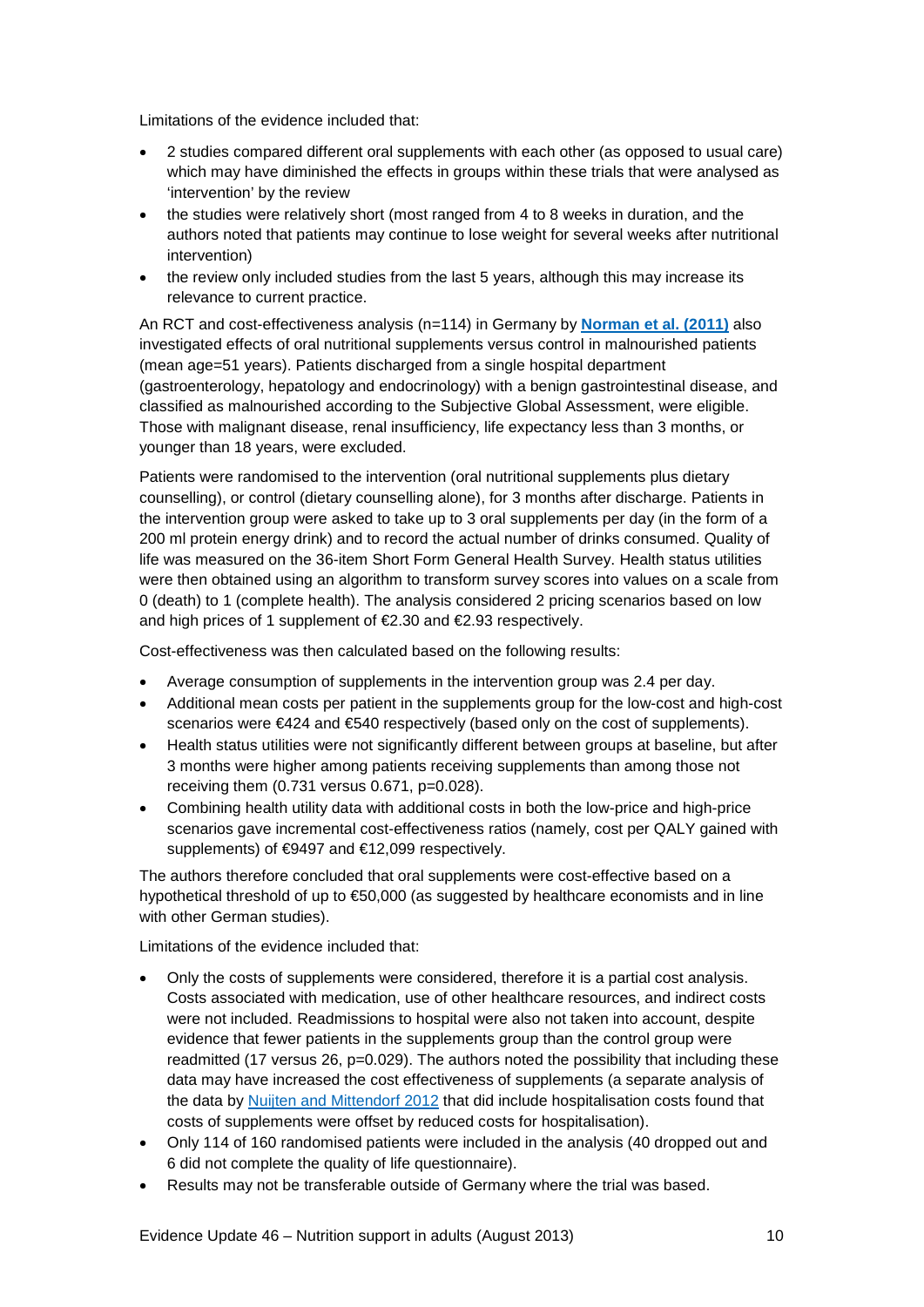Evidence suggests that oral nutritional supplements in older patients after hospital discharge may increase energy intake and weight, and may also be associated with a cost-effective improvement in quality of life. Supplements do not appear to improve mortality or hospital readmission rates. These data are consistent with the need to coordinate care between hospital and community as recommended by [NICE CG32](http://www.nice.org.uk/CG32) and reiterated in [NICE QS24.](http://www.nice.org.uk/guidance/QS24)

It should be noted that this evidence is based on patients discharged from hospital (namely, those who had been diagnosed with malnutrition in an acute care setting). Evidence among those identified as malnourished in a primary or community care setting is lacking, and more research where interventions both start and end outside of hospital is needed.

Further advice on the use of oral nutritional supplements in community and primary care is available from the National Prescribing Centre (now the NICE Medicines and Prescribing Centre) in ['Prescribing of adult oral nutritional supplements \(ONS\): guiding principles for](http://www.npc.nhs.uk/quality/ONS/)  [improving the systems and processes for ONS use'](http://www.npc.nhs.uk/quality/ONS/).

#### **Key references**

Beck AM, Holst M, Rasmussen HH (2013) [Oral nutritional support of older \(65 years+\) medical and](http://cre.sagepub.com/content/27/1/19.abstract)  [surgical patients after discharge from hospital: systematic review and meta-analysis of randomized](http://cre.sagepub.com/content/27/1/19.abstract)  [controlled trials.](http://cre.sagepub.com/content/27/1/19.abstract) Clinical Rehabilitation 27: 19–27

Norman K, Pirlich M, Smoliner C et al. (2011) [Cost-effectiveness of a 3-month intervention with oral](http://www.ncbi.nlm.nih.gov/pubmed/21407248)  [nutritional supplements in disease-related malnutrition: a randomised controlled pilot study.](http://www.ncbi.nlm.nih.gov/pubmed/21407248) European Journal of Clinical Nutrition 65: 735–42

#### **Supporting reference**

Nuijten M, Mittendorf T (2012) [The health economic impact of oral nutritional supplements \(ONS\) in](https://www.thieme-connect.de/DOI/DOI?10.1055/s-0032-1304940)  [Germany.](https://www.thieme-connect.de/DOI/DOI?10.1055/s-0032-1304940) Aktuelle Ernährungsmedizin 37: 126–33

### <span id="page-10-0"></span>1.2 [Screening for malnutrition and the risk of malnutrition in](http://publications.nice.org.uk/nutrition-support-in-adults-cg32/guidance#screening-for-malnutrition-and-the-risk-of-malnutrition-in-hospital-and-the-community)  [hospital and the community](http://publications.nice.org.uk/nutrition-support-in-adults-cg32/guidance#screening-for-malnutrition-and-the-risk-of-malnutrition-in-hospital-and-the-community)

#### **Malnutrition screening in hospital admissions among older people**

[NICE CG32](http://www.nice.org.uk/CG32) recommends that all hospital inpatients on admission and all outpatients at their first clinic appointment should be screened for malnutrition. Screening should be repeated weekly for inpatients and when there is clinical concern for outpatients.

An RCT (n=143) in Sydney, Australia by **[Holyday et al. \(2012\)](http://rd.springer.com/article/10.1007%2Fs12603-012-0022-3)** studied the impact of nutrition screening, followed by a malnutrition care plan or usual care, among hospitalised patients admitted to an acute geriatric ward of a single hospital. All patients (mean age=83 years) were screened using the Mini Nutritional Assessment tool, and categorised as 'malnourished', 'at risk of malnutrition', or 'well-nourished'. Patients were then assigned either to the malnutrition care plan (including education, modified meals, oral supplements and assistance with meals, which were tailored according to a clinical dietitian assessment), or to usual nutrition care (namely, the ward's clinical dietitian was not informed of the screening outcome and only saw patients if referred by other health professionals). Any patients in the usual care group who were referred to the dietitian received the same malnutrition care plan as those in the intervention group. The study was powered to assess length of hospital stay.

The mean length of hospital stay among all patients was not significantly different between groups (p=0.64). However, among the 32 malnourished patients, length of stay was significantly shorter after the intervention than after usual care (10.6 days versus 19.5 days, p=0.013).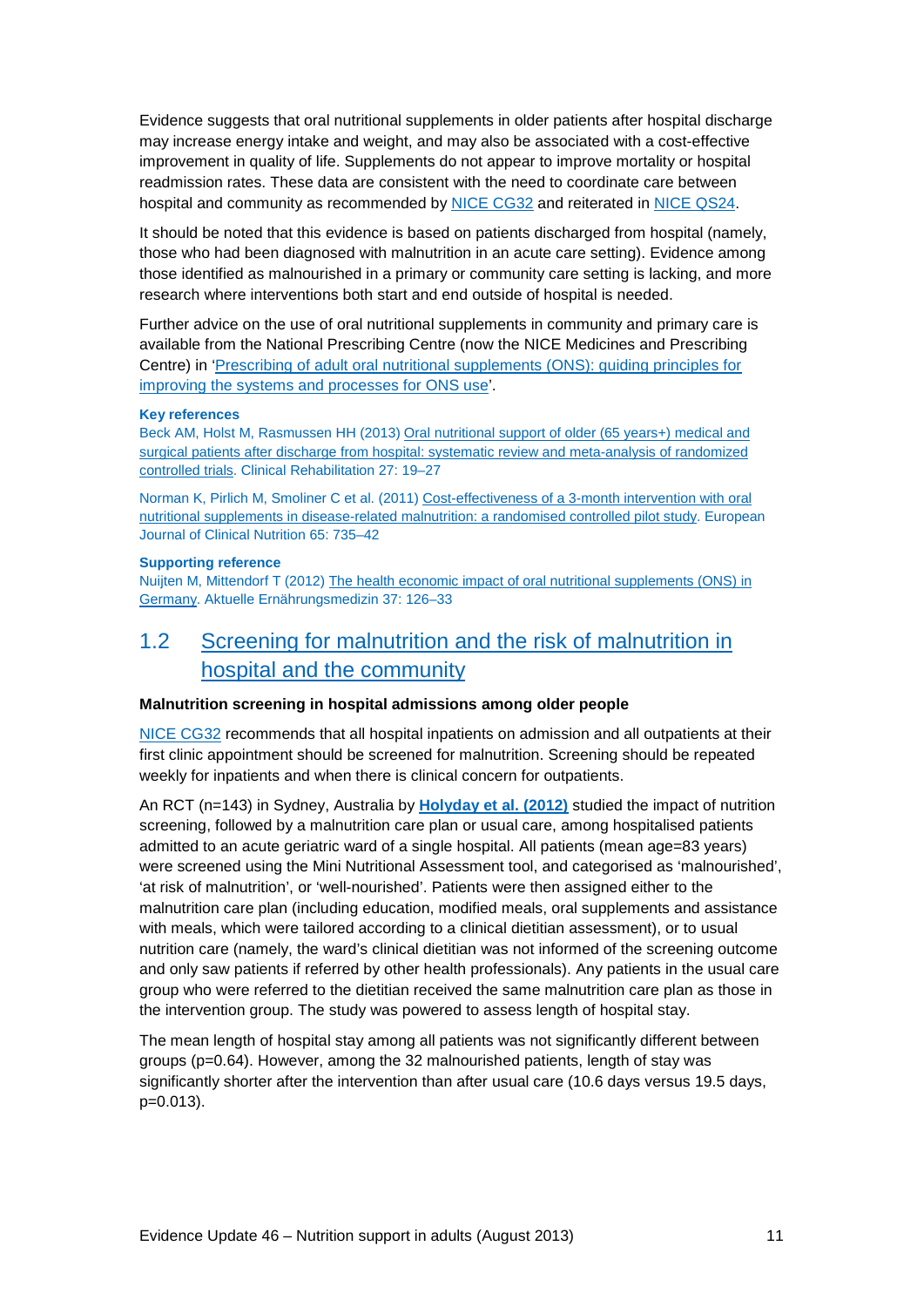The proportion of patients receiving specialist dietetic care was significantly greater in the intervention group:

- For malnourished patients, 100% (12/12) received dietetic support in the intervention group versus 35% (7/20) in the usual care group (p<0.001).
- For patients at risk of malnourishment, 85% (40/47) received dietetic support in the intervention group versus 20% (8/40) in the usual care group (p<0.001).

Based on the reductions in length of stay, the authors estimated that for a hospital admitting 500 older patients per year for acute care, the potential net saving could be \$AUD 365,000.

Limitations of the evidence included that: the care model in the trial hospital (acute admissions of older people directly to geriatric medicine) may not be used by other institutions; and non-English speaking and cognitively impaired patients were excluded, so results may not be generalisable to these groups.

The evidence suggests that nutrition screening followed up with a multicomponent malnutrition care plan appears to reduce hospital stays among older malnourished patients. This is consistent with recommendations in [NICE CG32](http://www.nice.org.uk/CG32) to screen all patients admitted to hospital for malnutrition.

### **Key reference**

Holyday M, Daniells S, Bare M et al. (2012) [Malnutrition screening and early nutrition intervention in](http://rd.springer.com/article/10.1007%2Fs12603-012-0022-3)  [hospitalised patients in acute aged care: a randomised controlled trial.](http://rd.springer.com/article/10.1007%2Fs12603-012-0022-3) Journal of Nutrition, Health & Aging 16: 562–8

### <span id="page-11-0"></span>1.3 [Indications for nutrition support in hospital and the](http://publications.nice.org.uk/nutrition-support-in-adults-cg32/guidance#indications-for-nutrition-support-in-hospital-and-the-community)  [community](http://publications.nice.org.uk/nutrition-support-in-adults-cg32/guidance#indications-for-nutrition-support-in-hospital-and-the-community)

No new key evidence was found for this section.

### <span id="page-11-1"></span>1.4 [What to give in hospital and the community](http://publications.nice.org.uk/nutrition-support-in-adults-cg32/guidance#what-to-give-in-hospital-and-the-community)

### **Refeeding syndrome**

[NICE CG32](http://www.nice.org.uk/CG32) states that people who meet the following criteria should be considered to be at high risk of developing refeeding problems.

Patient has 1 or more of the following:

- BMI less than 16 kg/m<sup>2</sup>
- unintentional weight loss greater than 15% within the last 3–6 months
- little or no nutritional intake for more than 10 days
- low levels of potassium, phosphate or magnesium prior to feeding.

Or patient has 2 or more of the following:

- BMI less than 18.5 kg/m<sup>2</sup>
- unintentional weight loss greater than 10% within the last 3–6 months
- little or no nutritional intake for more than 5 days
- a history of alcohol abuse or drugs including insulin, chemotherapy, antacids or diuretics.

Two studies recently examined refeeding syndrome.

A prospective cohort study in the UK (n=243) by **[Rio et al. \(2013\)](http://bmjopen.bmj.com/content/3/1/e002173.full)** assessed the incidence of, and risk factors for, refeeding syndrome among patients starting enteral or parenteral nutrition support in a single hospital. The study was powered based on reported prevalence of refeeding syndrome. Energy requirements for each patient were based on basal metabolic rate and stress-related factors. The hospital's nutrition policy for those at risk of refeeding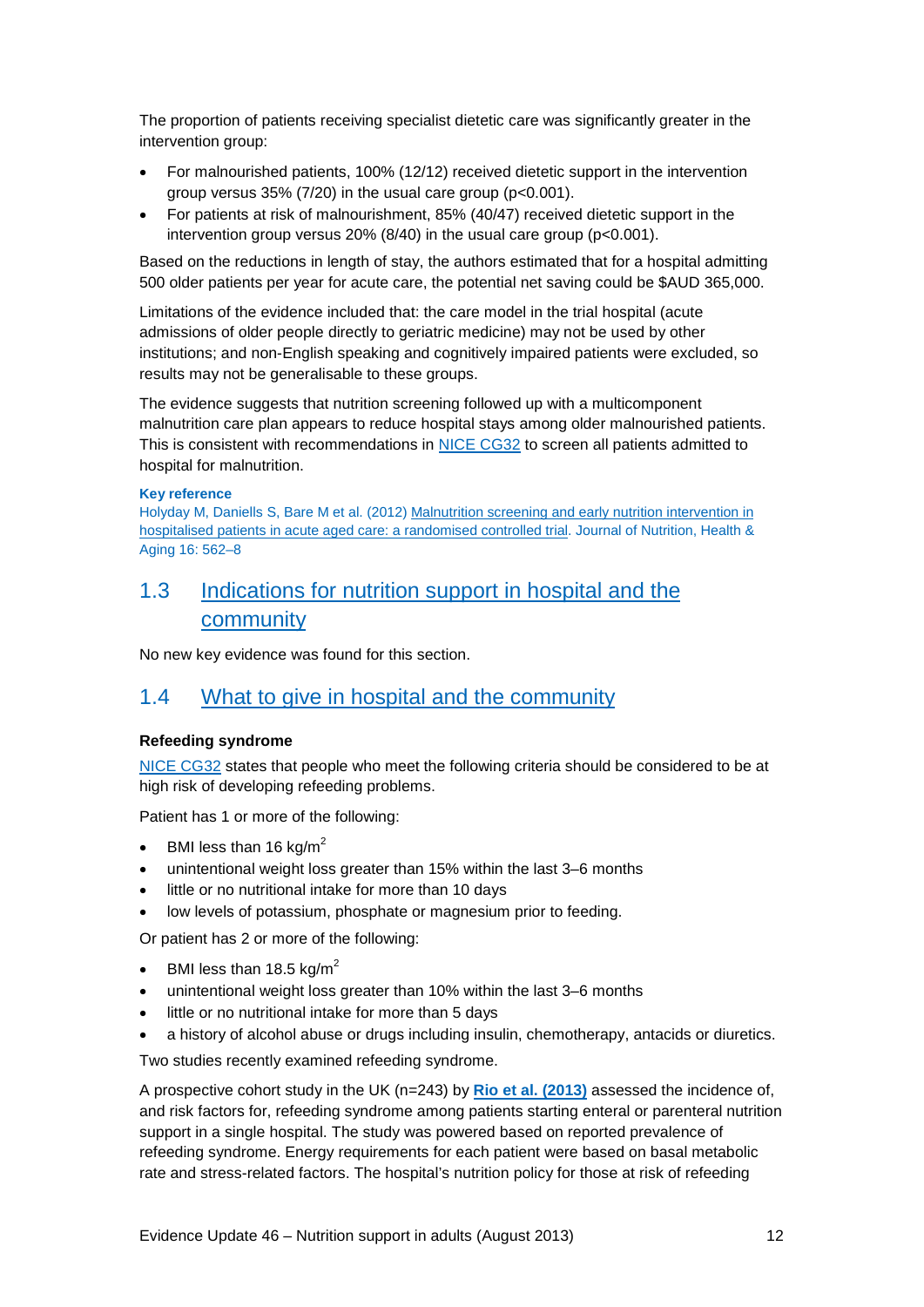syndrome was hypocaloric feeding of 800 kcal/day or 50% of estimated adult energy needs. The criteria for determining risk of refeeding syndrome were those set out by the NICE guideline (as listed above). A set of 3 criteria were used to confirm refeeding syndrome, all of which were required for a diagnosis:

- severely low concentrations of potassium (<2.5 mmol/litre), phosphate (<0.32 mmol/litre) and magnesium (<0.5 mmol/litre)
- peripheral oedema or acute circulatory fluid overload
- disturbance to organ function including respiratory or cardiac failure and pulmonary oedema.

Serum electrolytes were recorded at baseline then every  $3<sup>rd</sup>$  day for a maximum of 15 days (recording was stopped if nutrition support was withdrawn). Patients or the next of kin were asked about dietary intake in the 10 days before entry to the study to highlight instances of poor nutritional intake. Most patients (87%) were enterally fed.

A total of 133 patients had 1 or more risk factors for refeeding syndrome, and 6% (15/243) of patients on day 3 had serum phosphate <0.5 mmol/litre (which the authors noted was higher than reports of 0.2–2% in the adult hospital population, possibly due to recruitment from high dependency and intensive care units). The authors stated that based on the diagnostic criteria for refeeding syndrome applied in this study, the risk factors listed in [NICE CG32](http://www.nice.org.uk/CG32) were weak predictors, with only baseline low-serum magnesium an independent predictor (p=0.021). In total, 3 participants were diagnosed with refeeding syndrome following nutrition support: 2 who were dependent on alcohol, and 1 who had Crohn's disease and partial resection of the colon. All 3 patients had been identified as at risk of refeeding syndrome and therefore received hypocaloric feeding in line with hospital policy, but this failed to prevent the syndrome. The 3 patients were also all given intravenous glucose infusion, which the authors stated may have contributed to the development of the syndrome. No deaths were caused directly by refeeding syndrome.

Limitations of the evidence included that:

- although the study used clearly defined and standardised criteria to diagnose refeeding syndrome, these criteria were stricter than those used by some other studies (such as Zeki et al. 2011 discussed below, which only considered phosphate)
- the results may not be generalisable to other patient groups such as those receiving oral nutrition support
- only 3/243 participants developed refeeding syndrome so statistical analyses were limited
- only half of the 484 patients eligible for the study were recruited, mainly because of consent not being given (potentially explained by confusion, cognitive impairment or communication problems in severely ill patients), which may have introduced bias.

A retrospective audit of patient records (n=321) by **[Zeki et al. \(2011\)](http://www.clinicalnutritionjournal.com/article/S0261-5614(10)00213-X/fulltext)** examined the overall and comparative incidence of refeeding syndrome in patients starting on parenteral or nasogastric nutrition support in a single UK hospital. Secondary aims included assessing the predictive ability of NICE criteria for indicating risk of refeeding syndrome. It was noted that the term 'refeeding syndrome' is often used, but in this study the outcome measured was defined as 'refeeding hypophosphataemia' (namely, a fall in serum phosphate from a normal level of 0.74–1.52 mmol/litre before feeding to <0.6 mmol/litre within a week of starting the initial feed). Patients with low phosphate levels before feeding began were excluded.

In total, 92 of 321 patients were deemed at risk of refeeding hypophosphataemia according to NICE criteria. Hypophosphataemia then went on to develop in:

• 25% (23/92) of the at-risk patients versus 11% (26/229) of those not identified as at-risk  $(p=0.003)$ .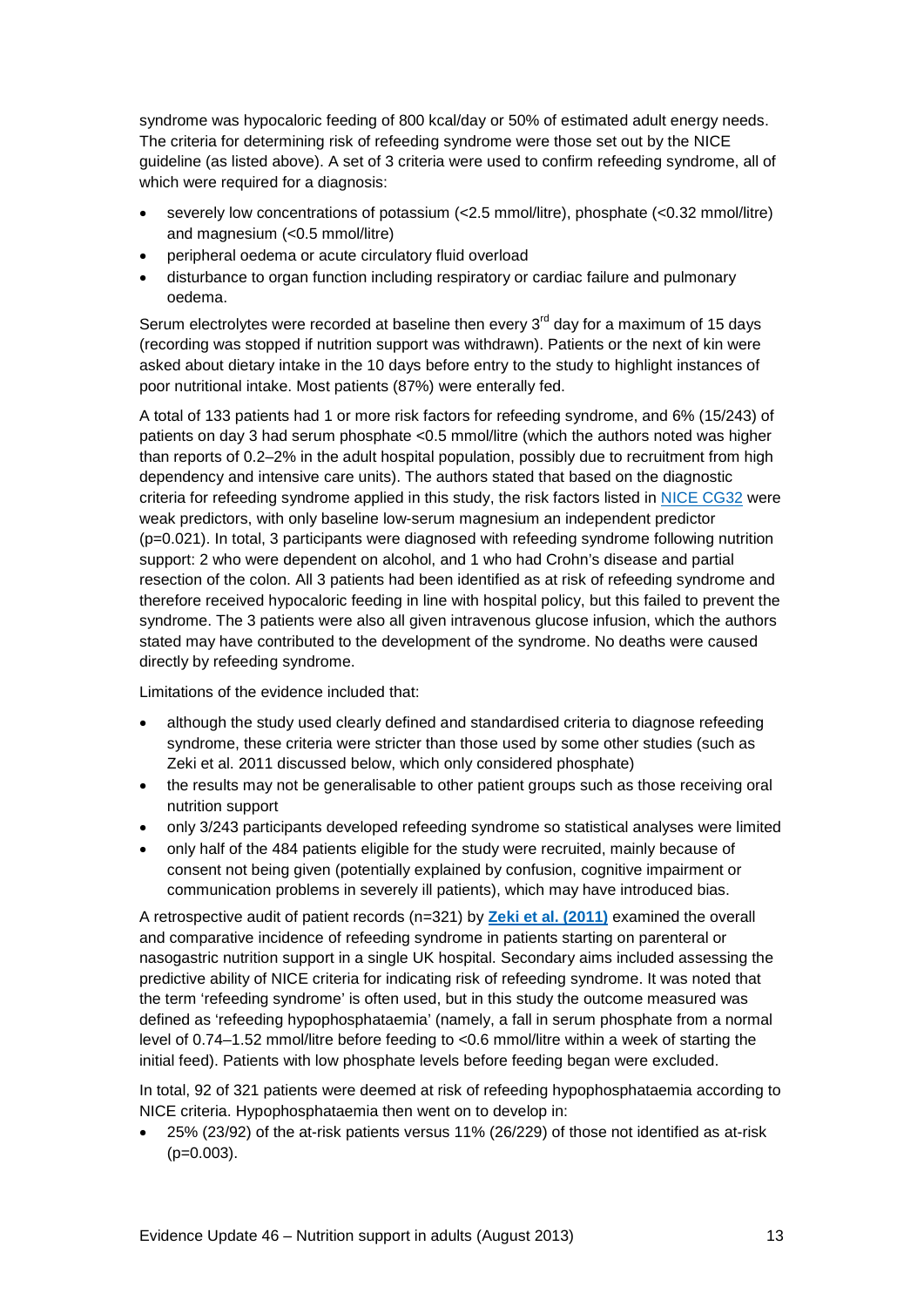• 33% (18/54) of the at-risk patients who were fed nasogastrically versus 13% (5/38) of those at risk and fed parenterally (p=0.03).

The NICE criteria for defining risk of refeeding syndrome had a sensitivity and specificity of 0.76 and 0.50 respectively for nasogastric feeding, and 0.73 and 0.38 respectively for parenteral feeding, when hypophosphataemia (serum phosphate <0.6 mmol/litre) was used as the 'reference standard'. Refeeding hypophosphataemia was not associated with death within  $7$  days ( $p=0.73$ ).

Limitations of the evidence included that:

- It was a retrospective, single-site study, and patients were not randomly selected.
- The mean age of patients fed nasogastrically was 70 years versus 54 years in those fed parenterally (p value not provided), although this difference may reflect heterogeneity in the type of patients typically fed by these 2 methods (for example, younger patients receiving parenteral nutrition perioperatively).
- Hypophosphataemia was the only marker used for refeeding syndrome, which although usually present, may often have other causes [\(Hoffmann et al. 2008\)](http://jcp.bmj.com/content/61/10/1104.abstract). The specificity of hypophosphataemia alone in diagnosing refeeding syndrome may therefore be questionable. It was also noted that this trial used a fall in phosphate levels to below an absolute value, whereas a percentage drop may have been more sensitive.
- Use of differing cut-off values for electrolytes such as phosphate in diagnosing refeeding syndrome between trials makes comparing results difficult.

Taken together, evidence suggests that certain patients commencing nutrition support (who are already identified as being at risk of refeeding syndrome using current criteria i[n NICE](http://www.nice.org.uk/CG32)  [CG32\)](http://www.nice.org.uk/CG32) may be at even greater risk of subsequently developing refeeding syndrome, such as those with low serum magnesium, or those fed nasogastrically. Although this is broadly consistent with [NICE CG32,](http://www.nice.org.uk/CG32) some data question the validity or lack of specificity of some risk markers set out by NICE. However, the lack of universally accepted criteria for a diagnosis of refeeding syndrome prevents a definitive assessment of the predictive ability of risk factors, therefore this evidence is unlikely to have an impact on [NICE CG32.](http://www.nice.org.uk/CG32) Further research is needed.

### **Key references**

Rio A, Whelan K, Goff L et al. (2013[\) Occurrence of refeeding syndrome in adults started on artificial](http://bmjopen.bmj.com/content/3/1/e002173.full)  [nutrition support: prospective cohort study.](http://bmjopen.bmj.com/content/3/1/e002173.full) BMJ Open 3: e002173

Zeki S, Culkin A, Gabe SM et al. (2011) [Refeeding hypophosphataemia is more common in enteral than](http://www.clinicalnutritionjournal.com/article/S0261-5614(10)00213-X/fulltext)  [parenteral feeding in adult in patients.](http://www.clinicalnutritionjournal.com/article/S0261-5614(10)00213-X/fulltext) Clinical Nutrition 30: 365–8

### **Supporting reference**

Hoffmann M, Zemlin AE, Meyer WP et al. (2008[\) Hypophosphataemia at a large academic hospital in](http://jcp.bmj.com/content/61/10/1104.abstract)  [South Africa.](http://jcp.bmj.com/content/61/10/1104.abstract) Journal of Clinical Pathology 61: 1104–7

### <span id="page-13-0"></span>1.5 [Monitoring of nutrition support in hospital and the community](http://publications.nice.org.uk/nutrition-support-in-adults-cg32/guidance#monitoring-of-nutrition-support-in-hospital-and-the-community)

No new key evidence was found for this section.

### <span id="page-13-1"></span>1.6 [Oral nutrition support in hospital and the community](http://publications.nice.org.uk/nutrition-support-in-adults-cg32/guidance#oral-nutrition-support-in-hospital-and-the-community)

### **Oral nutrition support**

[NICE CG32](http://www.nice.org.uk/CG32) recommends that healthcare professionals should consider oral nutrition support to improve nutritional intake for people who can swallow safely and are malnourished or at risk of malnutrition. The guideline states that oral nutrition support includes any of the following methods to improve nutritional intake: fortified food with protein, carbohydrate and/or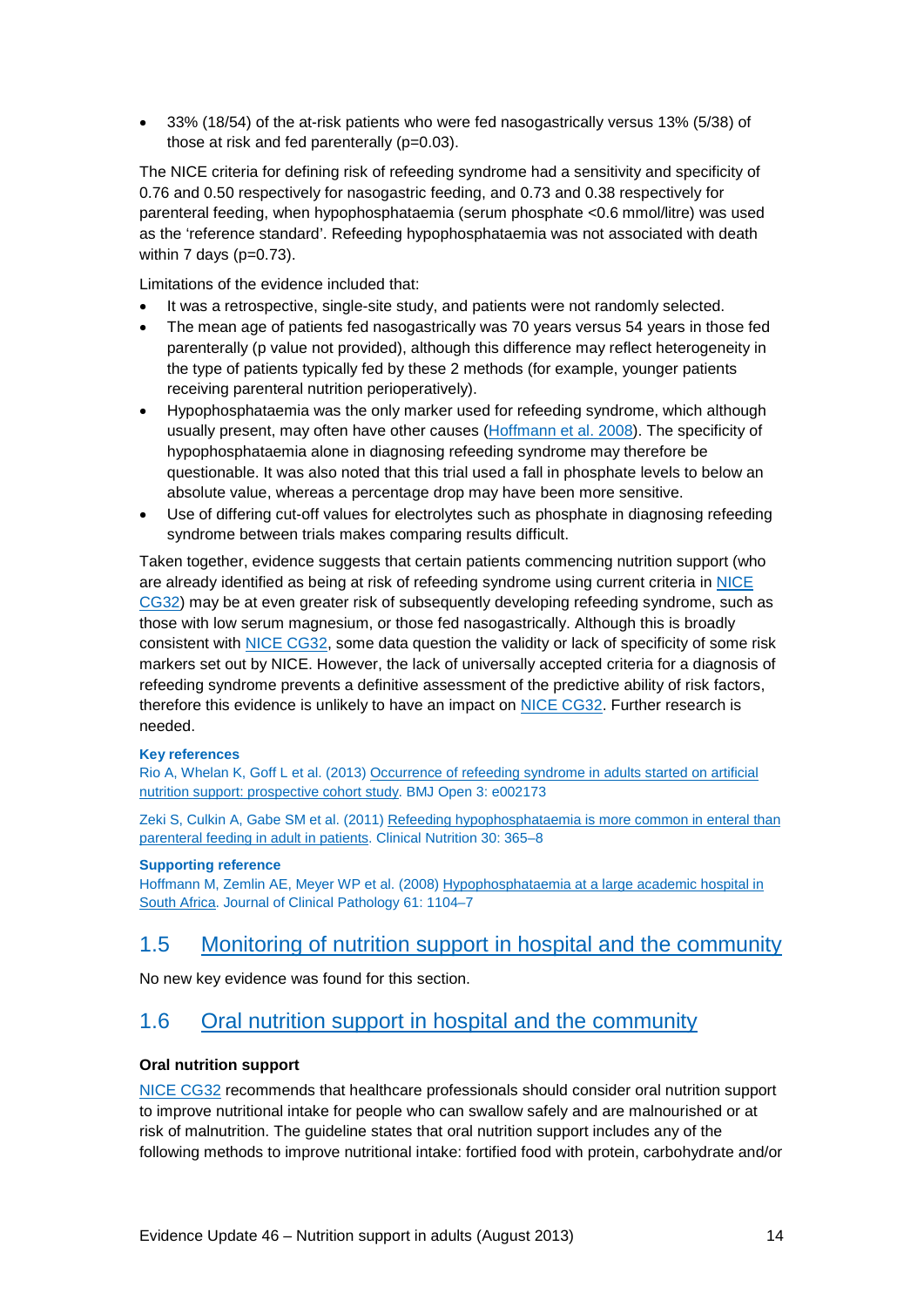fat, plus minerals and vitamins; snacks; oral nutritional supplements; altered meal patterns; the provision of dietary advice.

### *Tailored oral nutrition support*

An RCT (n=132) in Switzerland by **[Starke et al. \(2011\)](http://www.clinicalnutritionjournal.com/article/S0261-5614%2810%2900152-4/abstract)** examined tailored nutritional care versus standard care for malnourished patients in hospital. All patients consecutively admitted to the general medical ward of a single hospital were screened using the Nutritional Risk Screening-2002 tool and those scoring 3 or more were eligible for the study. Patients were excluded if they had a terminal condition, were expected to stay less than 5 days in hospital, or were on starvation, parenteral nutrition or dialysis. Patients were randomised to tailored nutritional care (mean age=70 years) or standard care (mean age=75 years; p=0.091 for difference). Tailored care included detailed assessment, individual food supply, fortified meals, snacks, and oral supplements. Standard care included oral supplements and nutrition therapy prescribed only as part of routine ward care. Primary outcomes were average daily energy and protein intake.

Compared with standard care, patients receiving tailored nutritional care had a higher mean daily intake of both energy (1553 kcal versus 1115 kcal, p<0.001) and protein (65.4 g versus 43.9 g, p<0.001). Patients who received tailored care also retained more body weight (p=0.008), had better scores on the physical component summary of the Short Form-36 quality of life scale ( $p=0.033$ ), and had fewer hospital readmissions after 6 months ( $p=0.027$ ). There was no significant difference in mortality between groups.

Limitations of the evidence included that although non-significant, an age difference of 5 years (in favour of the intervention group), particularly among older people, could have influenced results. Equally, a baseline difference in the disease component of the Nutritional Risk Screening-2002 score in favour of the intervention group was close to significance (p=0.057) and may have affected outcomes.

The evidence suggests that tailored, multicomponent oral nutrition support for older malnourished patients in hospital appears to improve nutritional outcomes, consistent with recommendations in [NICE CG32.](http://www.nice.org.uk/CG32)

#### **Key reference**

Starke J, Schneider H, Alteheld B et al. (2011) [Short-term individual nutritional care as part of routine](http://www.clinicalnutritionjournal.com/article/S0261-5614%2810%2900152-4/abstract)  [clinical setting improves outcome and quality of life in malnourished medical patients.](http://www.clinicalnutritionjournal.com/article/S0261-5614%2810%2900152-4/abstract) Clinical Nutrition 30: 194–201

### *Dietary advice with or without oral nutritional supplements*

A Cochrane review by **[Baldwin and Weekes \(2011\)](http://onlinelibrary.wiley.com/doi/10.1002/14651858.CD002008.pub4/abstract)** examined the impact of dietary advice with and without the addition of oral supplements in disease-related malnutrition. Studies of patients with, or at risk of, disease-related malnutrition in any setting were included. Studies in pregnant women, people with eating disorders, or conditions of food insufficiency, were excluded. A total of 45 RCTs and quasi-RCTs (n=3186) were included, which examined:

- dietary advice versus no advice (12 trials)
- dietary advice versus oral nutritional supplements (8 trials)
- dietary advice versus dietary advice plus oral nutritional supplements (16 trials)
- dietary advice plus supplements (if needed) versus no advice and no supplements (14 trials); some studies compared more than 1 intervention.

Primary outcomes were mortality, morbidity, and measures of nutritional status (such as weight change). Mortality and morbidity did not differ significantly between any of the comparison groups tested.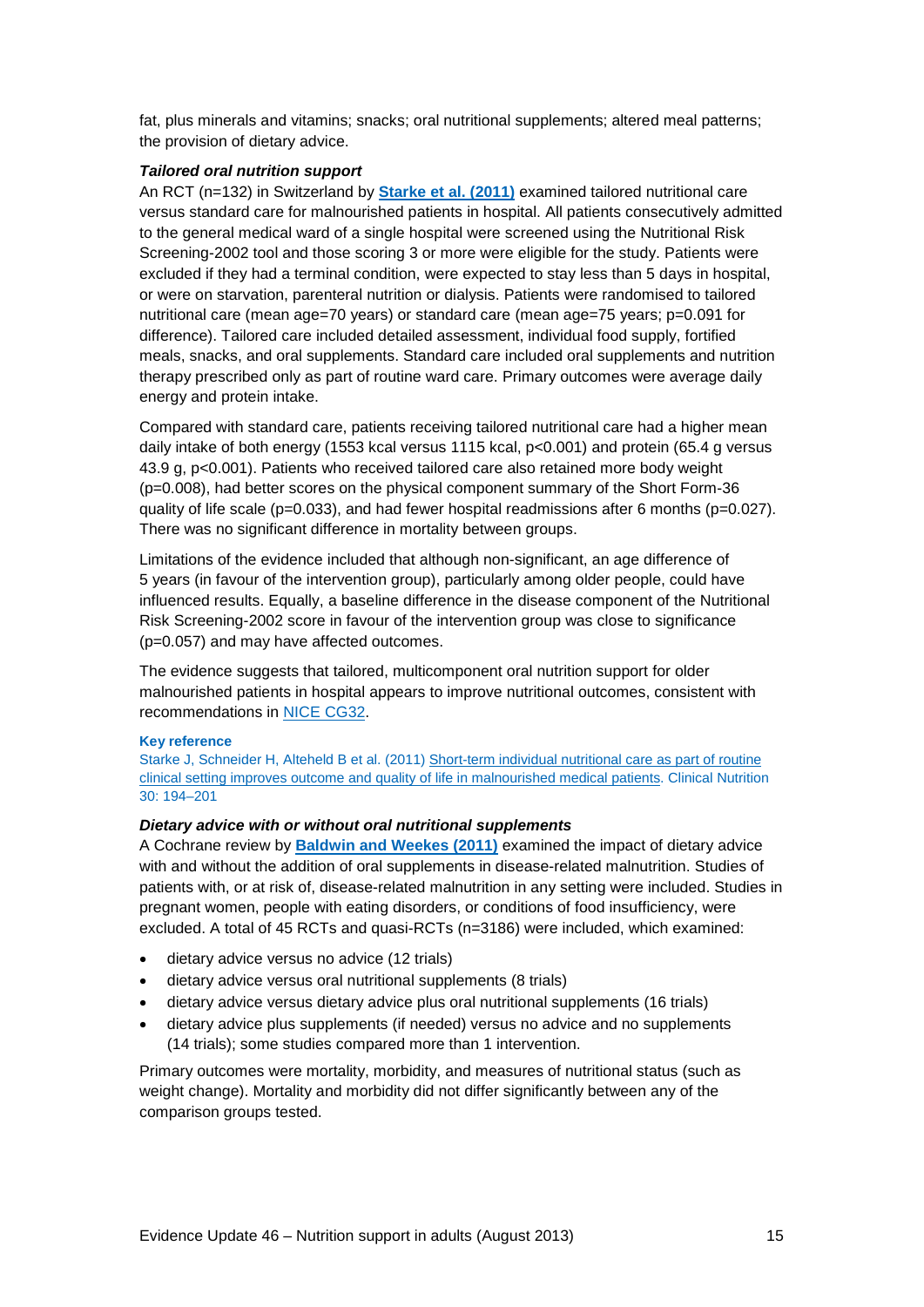Significant improvements in body weight were seen with:

- Dietary advice versus no advice, both for interventions longer than 12 months  $(MD=3.75$  kg, 95% CI 0.97 to 6.53 kg,  $p=0.0081$ ; 1 trial,  $n=92$ ), and for interventions of all lengths up to 12 months (MD=1.47 kg, 95% CI 0.32 to 2.61 kg, p=0.012; 9 trials, n=733). However, the authors noted that the effect size was influenced by 1 quasi-randomised trial with a high risk of bias.
- Dietary advice plus nutritional supplements (if needed) versus no advice (MD=2.20 kg, 95% CI 1.16 to 3.25 kg, p=0.000038; 9 trials, n=454).

Significant increases in mid-arm muscle circumference were also seen with:

- Dietary advice versus no advice (MD=0.81 cm, 95% CI 0.31 to 1.31 cm,  $p=0.0015$ ; 2 trials, n=130).
- Dietary advice plus nutritional supplements versus dietary advice alone (MD=0.89 cm, 95% CI 0.43 to 1.35 cm, p=0.00016; 3 trials, n=492).

Limitations of the evidence included that:

- apart from mortality, the pooled effects were based on trials with statistical and clinical heterogeneity
- the included trials were mostly of outpatients with a mean age over 65 years which may limit transferability of results to other groups
- most studies did not report details of the dietary interventions, or of the experience and training of dietitians giving the advice
- the quality of the evidence base was assessed as low to moderate.

The evidence suggests that dietary advice with or without oral nutritional supplements in disease-related malnutrition may improve body weight and indicators of muscle mass. This is consistent with recommendations for oral nutrition support (incorporating oral supplements and dietary advice) in [NICE CG32.](http://www.nice.org.uk/CG32)

### **Key reference**

Baldwin C, Weekes CE (2011) [Dietary advice with or without oral nutritional supplements for disease](http://onlinelibrary.wiley.com/doi/10.1002/14651858.CD002008.pub4/abstract)[related malnutrition](http://onlinelibrary.wiley.com/doi/10.1002/14651858.CD002008.pub4/abstract) in adults. Cochrane Database of Systematic Reviews issue 9: CD002008

### *Oral nutrition support in older patients with hip fracture*

An RCT (n=126) in Hong Kong by **[Myint et al. \(2013\)](http://ageing.oxfordjournals.org/content/42/1/39.abstract)** investigated oral nutritional supplements versus usual care in patients aged over 60 years (mean age=81) transferred to a rehabilitation department after surgery for low-impact osteoporotic fracture of the proximal femur. All patients were screened for eligibility for nutritional support. Exclusion criteria were: needing to be tube fed; an unstable medical condition; body mass index of 25 or over; malignancy; contraindication to a high-protein diet; and cognitive impairment or communication problems. Patients were randomised to standard hospital diet plus oral supplements, or hospital diet alone. The oral supplement comprised 240 ml twice daily of an oral nutritional supplement drink of the patient's choice (18–24 g protein and 500 kcal energy per day) and was continued for 28 days or until discharge. Both groups received vitamin D and calcium supplements, and concurrent rehabilitation therapy.

Reductions in the primary outcome of body mass index were significantly less in the oral supplements group than in the control group at both discharge  $(0.25 \text{ kg/m}^2 \text{ versus } 0.72 \text{ kg/m}^2)$ and at 4-week follow-up (0.03 kg/m² versus 0.49 kg/m², p=0.012 for between-group difference). No significant differences in rates of change were seen for other primary outcomes (serum albumin, or scores on the Functional Independence Measure and the Elderly Mobility Scale). A secondary outcome of length of stay in the rehabilitation ward was 3.8 days less in the oral supplements group (p=0.04).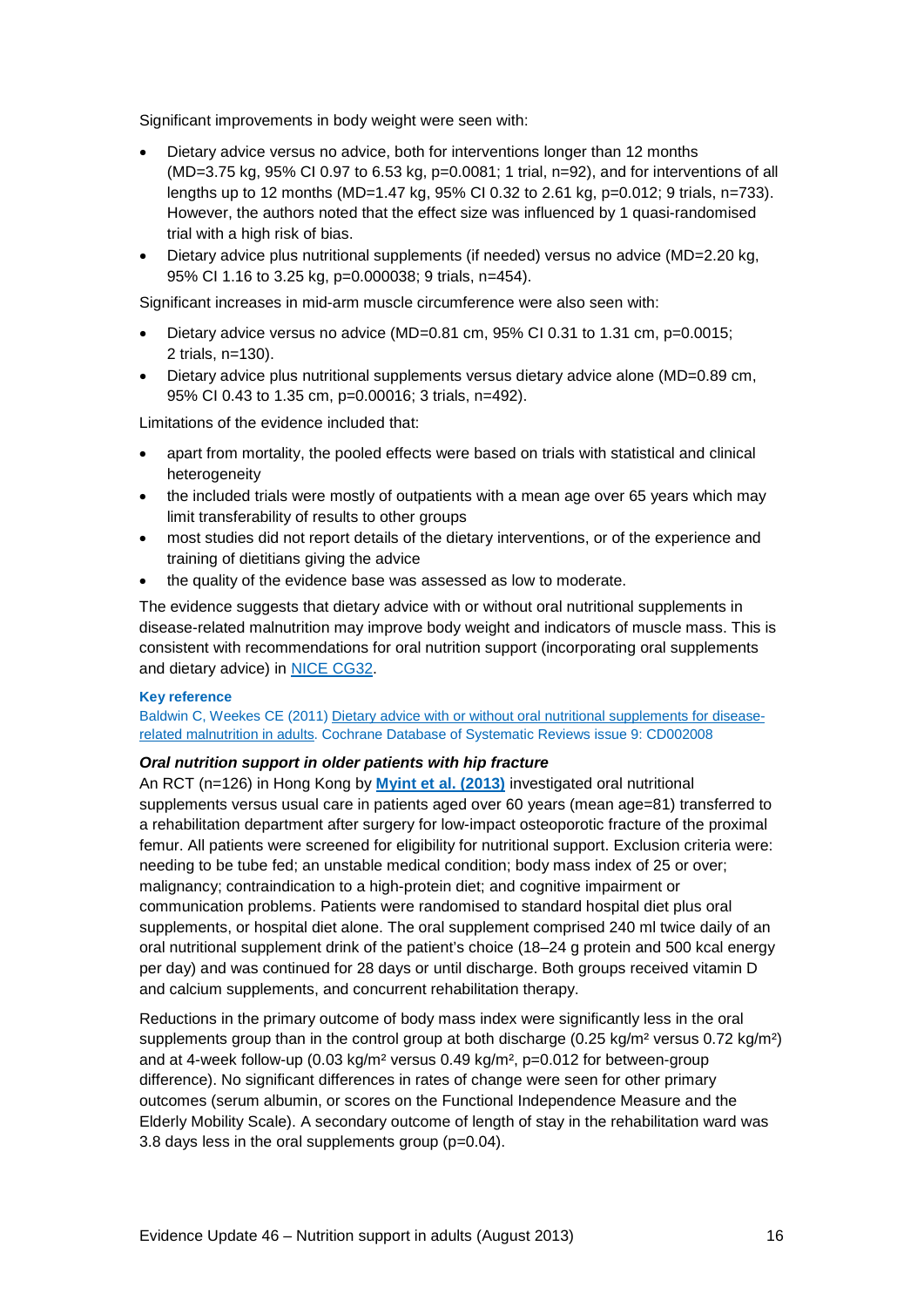Limitations of the evidence included that: decisions about discharge were made mainly by non-blinded members of staff who were not study investigators (although decisions were made as part of a multidisciplinary case conference to help ensure objectivity); and because mean length of stay was different between groups, the length of exposure to intervention and control treatments (and also rehabilitation therapy) differed.

The evidence suggests that oral nutritional supplements appear to prevent weight loss after hip fracture surgery in older patients with a body mass index less than 25 kg/m<sup>2</sup>, and may reduce length of hospital stay. This is consistent with recommendations in [NICE CG32](http://www.nice.org.uk/CG32) to screen patients for malnourishment and if necessary provide oral nutrition support which may include oral supplements.

#### **Key reference**

Myint MW, Wu J, Wong E et al. (2013) [Clinical benefits of oral nutritional supplementation for elderly hip](http://ageing.oxfordjournals.org/content/42/1/39.abstract)  [fracture patients: a single blind randomised controlled trial.](http://ageing.oxfordjournals.org/content/42/1/39.abstract) Age and Ageing 42: 39–45

### *Oral nutrition support in cancer*

A systematic review and meta-analysis by **[Baldwin et al. \(2012\)](http://jnci.oxfordjournals.org/content/104/5/371.full)** examined oral nutritional interventions in malnourished patients (or those at risk) receiving active or palliative treatment for cancer at any site and of any stage. A total of 13 RCTs (n=1414) were included, which compared: dietary advice with routine care (6 trials), oral nutritional supplements with routine care (3 trials), and dietary advice plus supplements if needed with routine care (7 trials). Four studies included more than 1 intervention. Types of cancers treated were leukaemia, lymphoma, gastrointestinal, gynaecological, bladder, lung, breast, head and neck. Therapies varied between studies and included adjuvant, neoadjuvant, and primary treatment with both chemotherapy and radiotherapy. Primary outcomes were mortality and quality of life.

Oral nutritional support was associated with the following outcomes versus usual care:

- No effect on mortality (relative risk [RR]=1.06, 95% CI 0.92 to 1.22, p=0.43; 11 RCTs, n=1240).
- Benefits for some aspects of quality of life (based on mean difference from baseline in scores on the European Organization for Research and Treatment of Cancer 30-item questionnaire): emotional functioning (MD=5.2, p=0.02), dyspnoea (MD=−2.9, p<0.001), loss of appetite (MD=−2.35, p=0.03), and global quality of life (MD=5.5, p=0.02). Results were based on meta-analyses of 3 RCTs, with heterogeneous comparisons excluded.
- Improvements in weight (MD=1.86 kg, 95% CI 0.25 to 3.47 kg, p=0.02; 8 RCTs, n=710) and energy intake (MD=432 kcal/day, 95% CI 172 to 693 kcal, p=0.001; 4 RCTs, n=383). However, after removing the main causes of heterogeneity, these differences were no longer statistically significant.

Limitations of the evidence included that:

- studies were assessed as low to moderate quality
- studies were heterogeneous for types and treatments of cancer, type of nutrition intervention, and nutrition status of patients, meaning that sizes of observed effects may be uncertain, and findings are more difficult to extrapolate
- quality of life data used in the analyses were all collected by unblinded assessors which may have introduced bias, and the clinical significance of changes observed in quality of life scores are uncertain (interpretation may have been assisted by the reporting of percentage changes).

Evidence suggests that oral nutrition support may improve quality of life in malnourished patients with cancer, consistent with recommendations in [NICE CG32.](http://www.nice.org.uk/CG32)

#### **Key reference**

Baldwin C, Spiro A, Ahern R et al. (2012) [Oral nutritional interventions in malnourished patients with](http://jnci.oxfordjournals.org/content/104/5/371.full)  [cancer: a systematic review and meta-analysis.](http://jnci.oxfordjournals.org/content/104/5/371.full) Journal of the National Cancer Institute 104: 371–85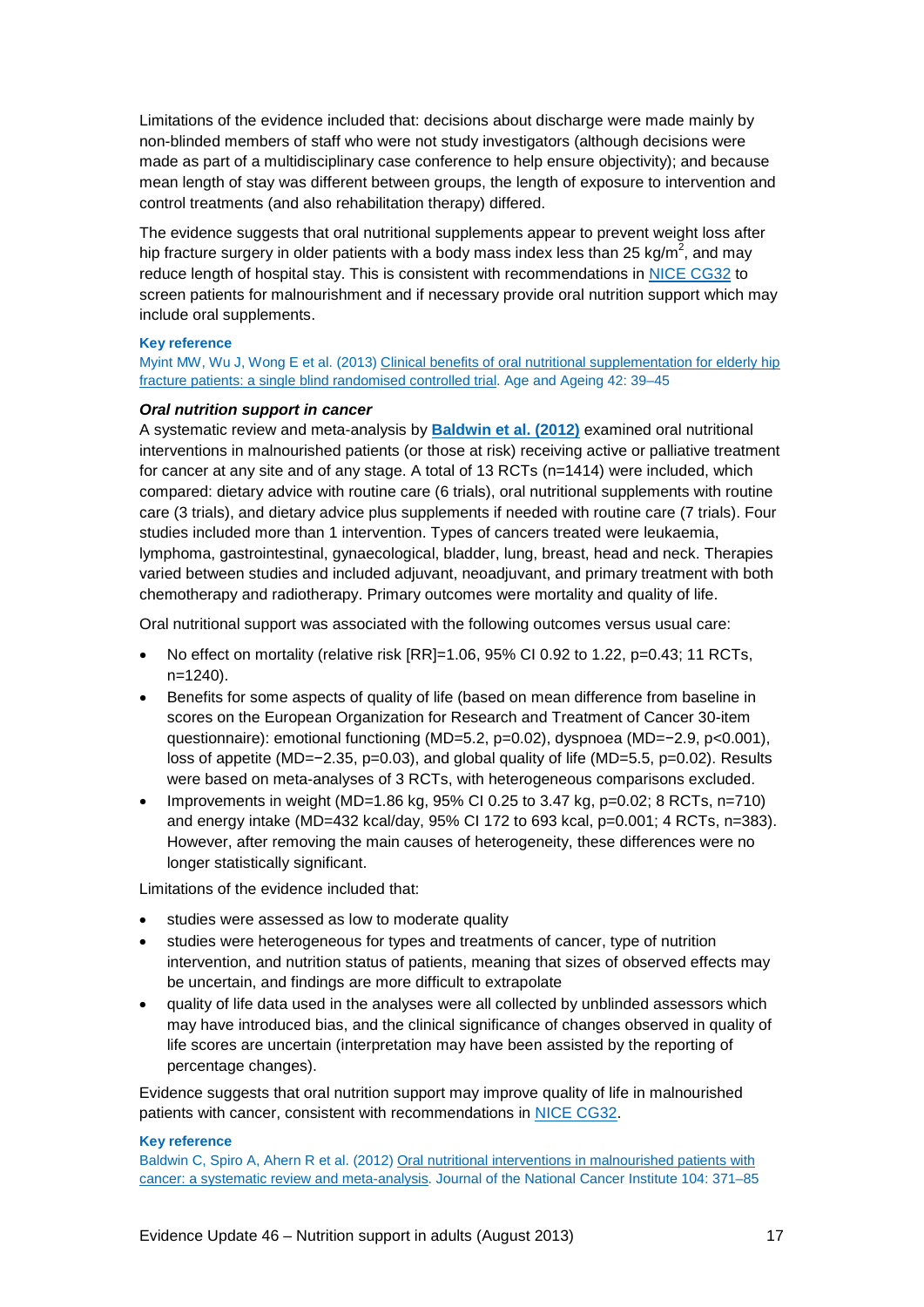### *Oral nutrition support in chronic obstructive pulmonary disease (COPD)*

Alongside the recommendations in [NICE CG32](http://www.nice.org.uk/CG32) for general oral nutrition support, 'Chronic obstructive pulmonary disease' [\(NICE CG101\)](http://www.nice.org.uk/guidance/CG101) recommends that if the body mass index is low, patients with COPD should be given nutritional supplements to increase their total calorific intake and be encouraged to take exercise to augment the effects of nutritional supplementation.

Three systematic reviews recently assessed nutrition support (mainly in the form of oral nutritional supplements) in COPD.

A systematic review and meta-analysis by **[Collins et al. \(2012\)](http://ajcn.nutrition.org/content/95/6/1385.abstract)** assessed nutritional support (including food strategies, dietary advice, oral nutritional supplements, or enteral tube feeding, which provided all or a proportion of daily nutritional requirements) in patients with stable COPD. Studies of parenteral nutrition were excluded. A total of 13 RCTs were included (11 of oral nutritional supplements, 1 of dietary advice, and 1 of enteral tube feeding; n=439). Of these, 8 trials were in outpatients, 3 were in inpatients, and 2 covered both settings. In most studies, the majority of patients were malnourished.

Nutritional support was associated with significantly greater increases from baseline in:

- Total protein intake (MD=14.8 g, standard deviation [SD] 3.6 g, p<0.001; 2 RCTs, n=115).
- Total energy intake (MD=236 kcal, SD 71 kcal, p<0.001; 5 RCTs, n=196).
- Body weight (MD=1.94 kg, SD 0.26 kg,  $p<0.001$ ; 11 RCTs, n=308), which the authors noted was close to the level of weight gain (≥2 kg) that may be associated with functional and clinical benefits.
- Grip strength (MD=5.3%, SD 2.7%,  $p<0.05$ : 4 studies,  $n=156$ ), which the authors noted was a mild to moderate increase, but may produce clinical or functional benefits in patients close to the threshold of disability.

A further systematic review and meta-analysis by **[Collins et al. \(2013\)](http://onlinelibrary.wiley.com/doi/10.1111/resp.12070/full)** investigated nutritional support in patients with stable COPD, but focused on functional capacity and quality of life outcomes. The review used the same methodology and inclusion/exclusion criteria as Collins et al. (2012) discussed above, and included the same studies except for 1 trial (n=20) of oral nutritional supplements that did not assess relevant outcomes.

Nutritional support was associated with significant improvements versus control in the following outcomes:

- Changes in inspiratory muscle strength (maximal inspiratory mouth pressure: MD=4.04 cm H<sub>2</sub>O, standard error [SE] 1.86 cm H<sub>2</sub>O, p=0.03; 5 RCTs, n=177) and expiratory muscle strength (maximal expiratory mouth pressure:  $MD=13.06$  cm  $H_2O$ , SE 5.81 cm  $H_2O$ , p=0.025; 4 RCTs, n=106), which were also associated with weight gains of 2.2 kg and 3.1 kg respectively (p<0.001).
- Changes in hand grip strength (standardised  $MD=0.57$  kg,  $SE$  0.22 kg,  $p=0.009$ ; 4 RCTs, n=156), which was also associated with weight gain of 2.1 kg (p=0.001).
- Quality of life, and exercise tolerance walking tests (benefits were seen in 3 of 5 trials and 4 of 7 trials respectively that assessed these outcomes, but meta-analysis was not possible).

No improvements were seen in respiratory function (forced expiratory volume in 1 second, lung capacity, or blood gases).

Limitations common to both of the reviews by Collins et al. included that:

- most studies were assessed as poor quality on the Jadad scoring system
- a lack of reported data among the included studies meant that the effect of inflammation on nutrition status and response to nutrition support could not be examined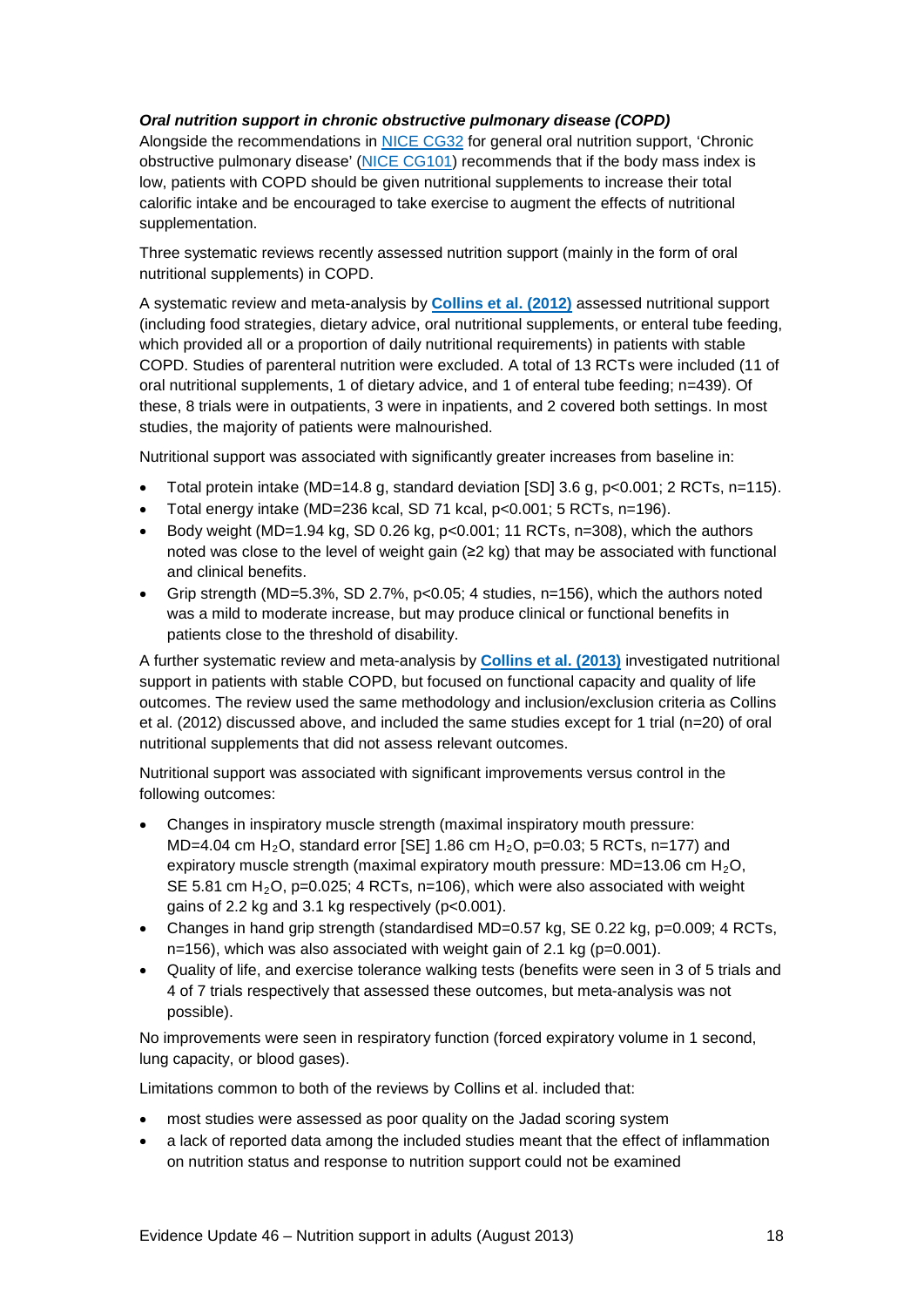- most studies were of oral supplements therefore conclusions about other forms of nutrition support were limited
- the clinical significance of statistical improvements in outcomes not directly relevant to patients' wellbeing can be difficult to establish (but the authors noted that weight gains of more than 2 kg are of a level that may be associated with functional and clinical benefits).

A Cochrane review by **[Ferreira et al. \(2012\)](http://onlinelibrary.wiley.com/doi/10.1002/14651858.CD000998.pub3/abstract)** also assessed nutrition support (including oral, enteral, or parenteral nutrition with any caloric supplement over more than 2 weeks) in patients with stable COPD. A total of 17 RCTs were included (15 of oral nutritional supplements, 1 of dietary advice, 1 of enteral tube feeding; n=632). Of these, 13 trials were in outpatients and 4 included an inpatient component. In most studies, the majority of patients were malnourished. All studies included in the 2 reviews by Collins et al. discussed above were also included in the Cochrane review. The primary outcomes were anthropometric measures and functional exercise.

Nutritional support was associated with significantly greater increases from baseline in:

- Body weight (MD=1.62 kg, 95% CI 1.27 to 1.96 kg,  $p<0.00001$ ; 14 RCTs,  $p=511$ ), with a greater increase seen among malnourished patients (MD=1.73 kg, p<0.00001; 11 RCTs, n=324).
- Fat-free mass/fat-free mass index (standardised MD=0.57; 95% CI 0.04 to 1.09, p=0.03; 6 RCTs, n=287), which was larger for malnourished patients (standardised MD=1.08, p<0.00001; 3 RCTs, n=125).
- 6-minute walk distance (MD=39.96 m, 95% CI 22.66 to 57.26 m, p<0.00001; 5 RCTs, n=140).

Limitations of the evidence included that: the evidence base was assessed as moderate quality for weight gain and fat/fat-free mass, but low quality for other outcomes; and data for changes in body weight from baseline had to be imputed in 5 of the 14 RCTs meta-analysed for this outcome (although an analysis removing these 5 studies did not substantially alter the effect size).

It should also be noted that the previous version of this Cochrane review from 2008 concluded that 'nutritional support had no significant effect on anthropometric measures, lung function or exercise capacity in patients with stable COPD.' The substantially different conclusions of the 2012 review may have been driven by the inclusion of 3 new trials, which contributed to several of the significant results detailed above. These 3 trials included additional interventions in the nutrition support arm that did not feature in the control arms, such as exercise programmes, and immune enhancing nutrition (namely, formulations of specialised nutrients such as arginine and omega-3 fatty acids that may help regulate response to illness and injury). All of the trials included in the 2008 Cochrane review, and the 2 reviews by Collins et al., did not feature these additional interventions. Therefore, the significant effects observed in the 2012 Cochrane review may not be due entirely to nutrition support.

The evidence suggests that oral nutritional supplements appear to improve energy and protein intake, body weight, and functional outcomes (such as peripheral muscle strength, and maximum inspiratory and expiratory pressure) in malnourished patients with stable COPD. This is consistent with the general oral nutrition support recommendations in [NICE](http://www.nice.org.uk/CG32)  [CG32.](http://www.nice.org.uk/CG32) The evidence is also consistent with the recommendation in [NICE CG101](http://www.nice.org.uk/guidance/CG101) to give nutritional supplements to patients with COPD and a low body mass index (but it should be noted that the evidence for this recommendation was listed as grade D in [the full version of](http://guidance.nice.org.uk/CG101/Guidance/pdf/English)  [NICE CG101,](http://guidance.nice.org.uk/CG101/Guidance/pdf/English) whereas the evidence base now appears to be more robust).

### **Key references**

Collins PF, Stratton RJ, Elia M (2012) [Nutritional support in chronic obstructive pulmonary disease: a](http://ajcn.nutrition.org/content/95/6/1385.abstract)  [systematic review and meta-analysis.](http://ajcn.nutrition.org/content/95/6/1385.abstract) American Journal of Clinical Nutrition 95: 1385–95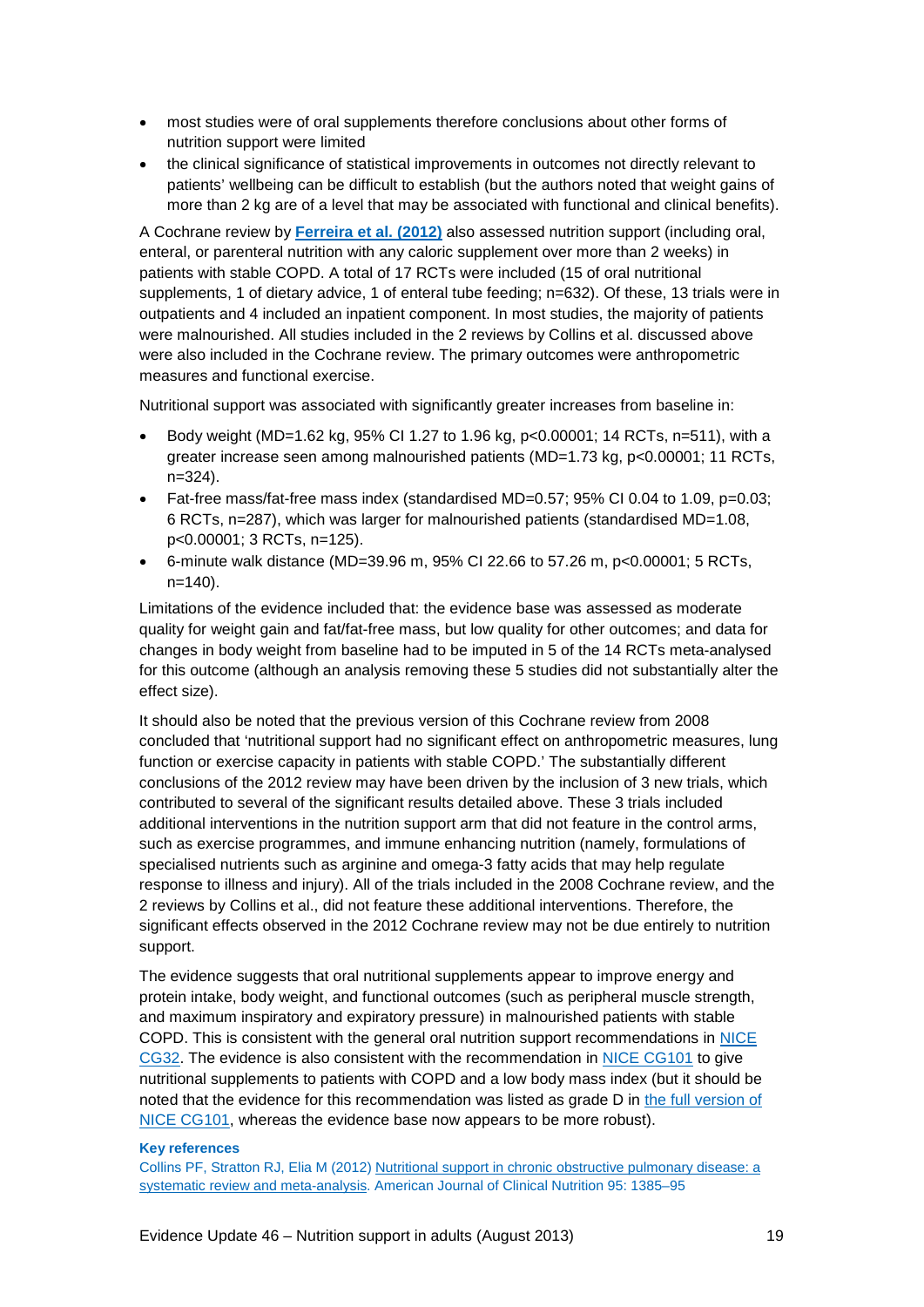Collins PF, Elia M, Stratton RJ (2013) Nutritional support and [functional capacity in chronic obstructive](http://onlinelibrary.wiley.com/doi/10.1111/resp.12070/full)  [pulmonary disease: a systematic review and meta-analysis.](http://onlinelibrary.wiley.com/doi/10.1111/resp.12070/full) Respirology 18: 616–29

Ferreira IM, Brooks D, White J et al. (2012) [Nutritional supplementation for stable chronic obstructive](http://onlinelibrary.wiley.com/doi/10.1002/14651858.CD000998.pub3/abstract)  [pulmonary disease.](http://onlinelibrary.wiley.com/doi/10.1002/14651858.CD000998.pub3/abstract) Cochrane Database of Systematic Reviews issue 12: CD000998

### **Surgical patients**

[NICE CG32](http://www.nice.org.uk/CG32) recommends that perioperative oral nutrition support should be considered for surgical patients who can swallow safely and are malnourished. Surgical patients who are malnourished, have inadequate or unsafe oral intake and a functional, accessible gastrointestinal tract, and are due to undergo major abdominal procedures, should be considered for preoperative enteral tube feeding. Healthcare professionals should also consider supplementary perioperative parenteral nutrition in malnourished surgical patients who have inadequate or unsafe oral and/or enteral nutritional intake, and a non-functional, inaccessible or perforated (leaking) gastrointestinal tract.

A Cochrane review by **[Burden et al. \(2012\)](http://onlinelibrary.wiley.com/doi/10.1002/14651858.CD008879.pub2/abstract)** assessed preoperative nutritional support in patients undergoing non-emergency gastrointestinal surgery. Nutrition support by any route, using any formulation or dietary modification, over any time during the period from 3 months up to 24 hours before surgery, was eligible. Trials of a single nutrient or immune enhancing agent were excluded. A total of 13 RCTs (n=1192) were included, assessing parenteral nutrition (3 trials), standard enteral nutrition (2 trials), standard oral supplements (3 trials) and immune enhancing nutrition (including formulations of arginine, omega 3, and RNA; 7 trials). Two of the trials assessed more than one intervention. It should be noted that immune enhancing feeds were outside the scope of [NICE CG32.](http://www.nice.org.uk/CG32)

All trials of parenteral nutrition administered nutrition for 10 days preoperatively, however administration of oral supplements and immune enhancing nutrition varied between studies (though 6 of the 7 trials of immune enhancing nutrition, and all trials of oral nutrition, used the same respective supplements). Only 4 studies specifically recruited malnourished patients; in the remainder, a proportion of, or none of, the participants were malnourished. Primary outcomes were postoperative complications and length of hospital stay.

Postoperative complications were significantly reduced with:

- immune enhancing nutrition (RR=0.67, 95% CI 0.53 to 0.84, p=0.0006; 6 RCTs, n=548, many of whom were not malnourished)
- parenteral nutrition (RR=0.64, 95% CI 0.46 to 0.87, p=0.005; 3 RCTs, n=260, most of whom were malnourished).

Meta-analyses of 2 trials of enteral nutrition and 3 trials of standard oral supplements (in predominantly well-nourished patients) did not indicate any significant effect on the primary outcomes.

Limitations of the evidence included that:

- most included patients were not malnourished, however this may provide useful information about the potential importance of perioperative nutrition support even for those who are well nourished
- it was noted that the 3 trials of parenteral nutrition were all published at least 10 years ago (1 trial 30 years ago), and the authors stated that recent developments with intravenous nutrition support meant that this result was likely of academic relevance only
- it was also stated that perioperative surgical management has changed in the last decade (such as the introduction of the 'Enhanced Recovery After Surgery' protocol), which may reduce the relevance of older studies generally
- most trials involved malignant disease therefore results may not be generalisable to surgery for other conditions.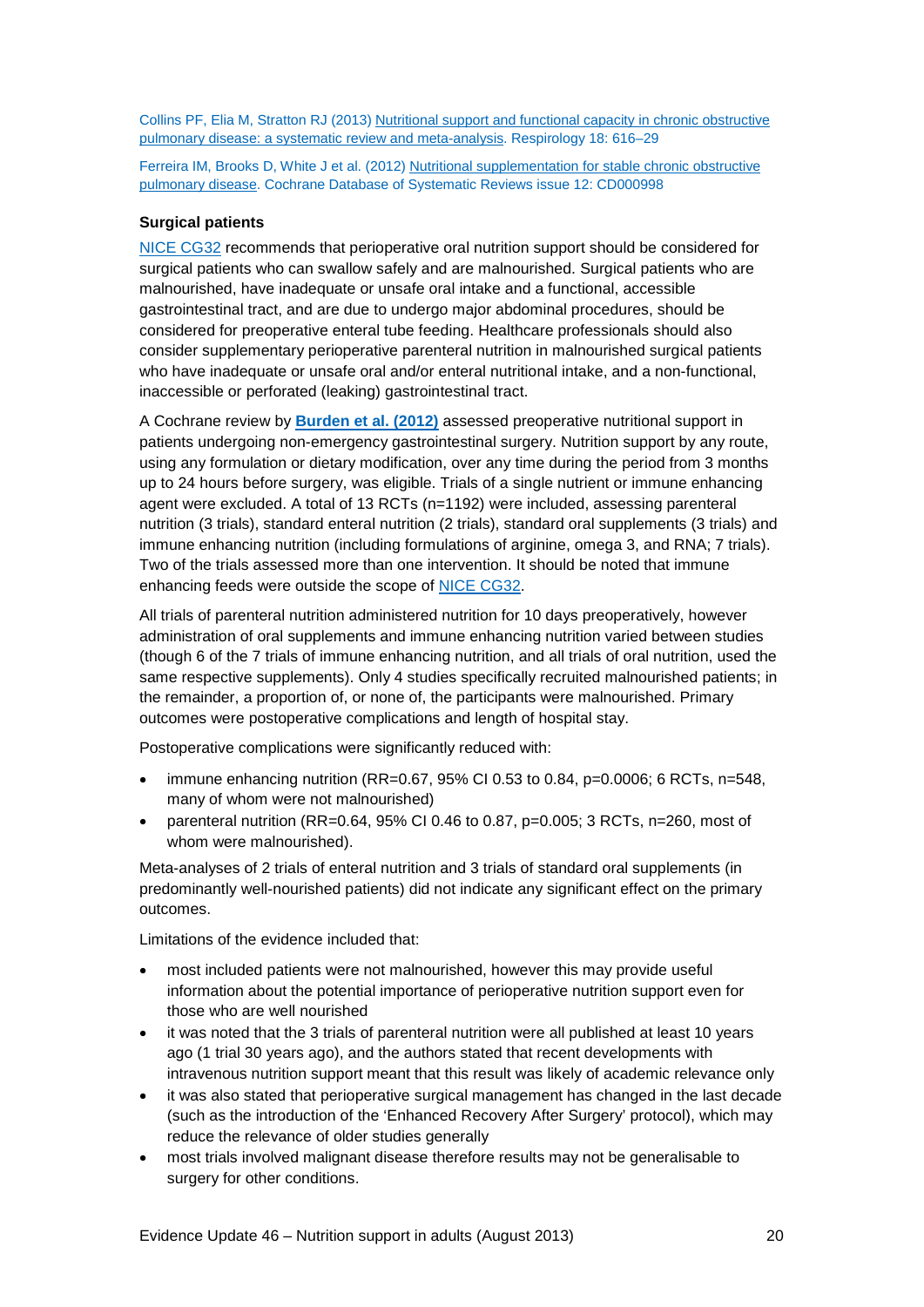The evidence suggests that immune enhancing nutrition may reduce postoperative complications in patients (many of whom were not malnourished) undergoing non-emergency gastrointestinal surgery. However, limitations of the evidence, combined with some potential issues of adverse reactions to immune enhancing supplements in critical care populations noted by the authors, mean that this finding is unlikely to affect [NICE CG32.](http://www.nice.org.uk/CG32) However, further research into the effects of perioperative nutrition support across the spectrum of nutritional status, not just malnourished patients, may be useful.

#### **Key reference**

Burden S, Todd C, Hill J et al. (2012[\) Pre-operative nutrition support in patients undergoing](http://onlinelibrary.wiley.com/doi/10.1002/14651858.CD008879.pub2/abstract)  [gastrointestinal surgery.](http://onlinelibrary.wiley.com/doi/10.1002/14651858.CD008879.pub2/abstract) Cochrane Database of Systematic Reviews issue 11: CD008879

### <span id="page-20-0"></span>1.7 [Enteral tube feeding in hospital and the community](http://publications.nice.org.uk/nutrition-support-in-adults-cg32/guidance#enteral-tube-feeding-in-hospital-and-the-community)

### **Prophylactic percutaneous endoscopic gastrostomy in head and neck cancer**

[NICE CG32](http://www.nice.org.uk/CG32) recommends that people in general medical, surgical and intensive care wards who are malnourished or at risk of malnutrition, and have inadequate or unsafe oral intake, and a functional, accessible gastrointestinal tract, should be fed via a tube into the stomach unless there is upper gastrointestinal dysfunction. It also states that gastrostomy feeding should be considered in people likely to need long-term (4 weeks or more) enteral tube feeding.

An RCT (n=134) in Sweden by **[Silander et al. \(2012\)](http://onlinelibrary.wiley.com/doi/10.1002/hed.21700/full)** assessed the effects of prophylactic percutaneous endoscopic gastrostomy versus usual care in patients with advanced head and neck cancer. Patients with newly diagnosed and untreated pharyngeal or oral cancer, or malignant neck nodes with unknown primary in stage III or IV, were eligible. Exclusion criteria were: treatment with palliative intent; inability to answer questionnaires; or unsuitability for gastrostomy because of previous abdominal surgery. Patients were randomised to the intervention (individual nutritional counselling with tube feeding if oral intake was inadequate, indicated by >1 kg weight loss) or to usual clinical practice (including nutritional advice and enteral feeding when necessary).

Tube feeding provided 30 kcal energy and 1.2–1.5 g protein/kg body weight/day, with the addition of energy and protein-rich supplements when needed. In terms of cancer treatment, pharyngeal tumours were usually treated with chemotherapy and radiotherapy (with surgery as salvage), and oral cancer and malignant lymph nodes with unknown primary tumour were mostly treated with surgery and postoperative radiotherapy. All patients were assessed at baseline and at 1, 2, 3, 6, 12 and 24 months.

In the prophylactic gastrostomy group, enteral feeding commenced a mean of 23 days earlier than in the control group ( $p=0.0001$ ), and continued for a mean of 177 days versus 122 days in the control group (p<0.0001).

At 6 months, benefits were seen with prophylactic versus control treatment for:

- Some aspects of quality of life (as measured by the European Organization for Research and Treatment of Cancer 30-item Questionnaire): physical functioning (p=0.02), role functioning (p=0.05), cognitive functioning (p=0.008), Global Health Status (p=0.02), and fatigue (p=0.01). These differences were not significant at 12 or 24 months.
- Percentage body weight lost (among only those patients who had lost weight), which was less in the intervention group (11.4%) than the control group (13.6%, p=0.03). However, absolute weight loss in all patients was not significantly different between groups at 6, 12 or 24 months.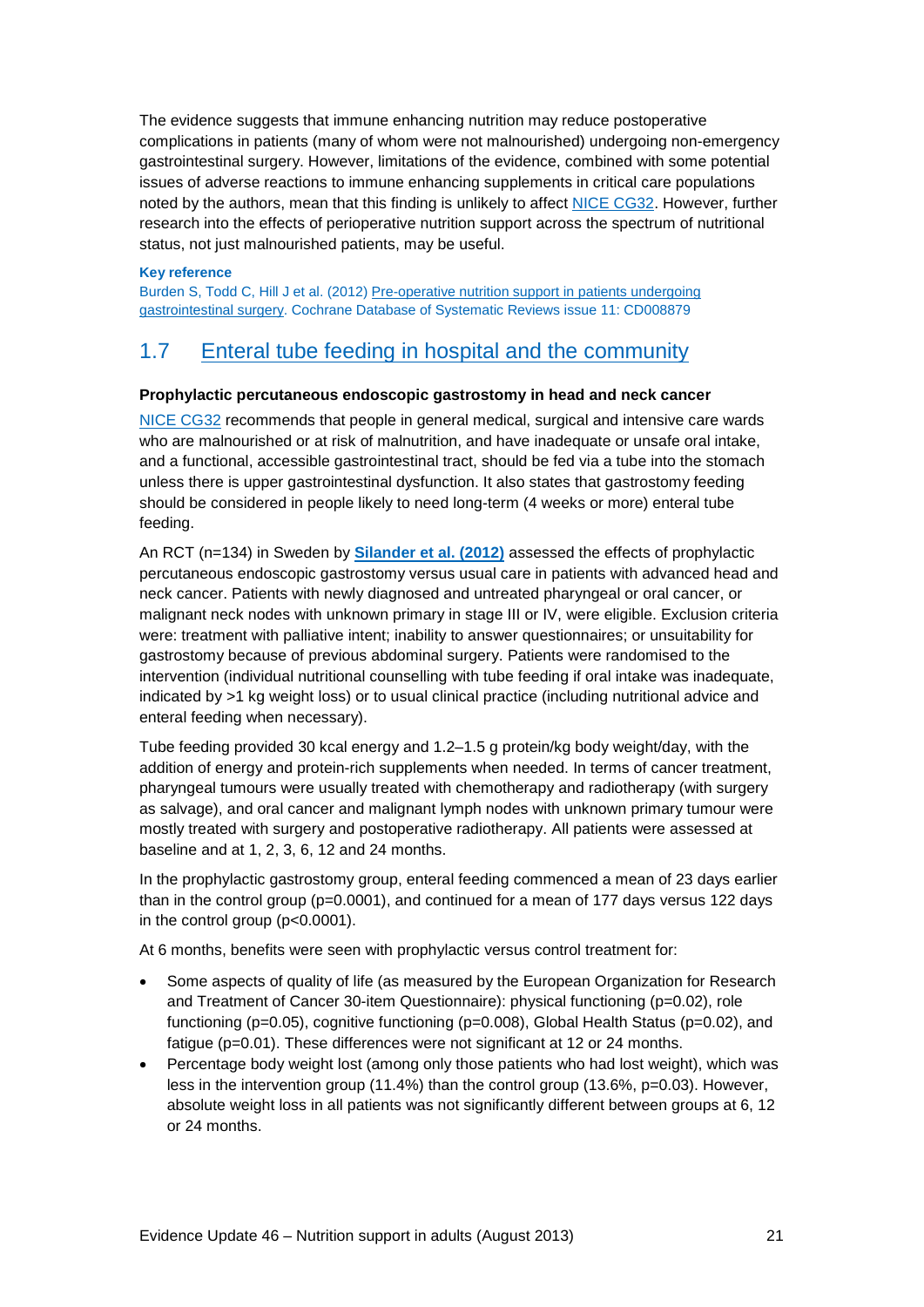• The number of malnourished patients, which was approximately 10% more in the control group throughout the 1<sup>st</sup> year of follow-up (the authors noted that this was not statistically significant but may be of clinical importance).

The authors stated that most complications at the gastrostomy site were mild. However, 1 patient with advanced hypopharyngeal cancer (excluded from analysis because of death before the start of treatment 6 days after gastrostomy surgery) developed peritonitis followed by general organ failure after tube dislodgement.

Limitations of the evidence included that:

- one third of eligible patients declined participation, which may have led to bias (reasons included not wanting to undergo gastrostomy in the absence of current feeding problems, or inability to make decisions about joining the trial if they had just received their cancer diagnosis)
- both groups had access to nutritional advice from the same dietitians, which may have lessened the differences in outcomes observed between the groups.

There is some evidence to suggest that prophylactic percutaneous endoscopic gastrostomy in patients with advanced head and neck cancer may improve quality of life and could help to reduce weight loss. Although [NICE CG32](http://www.nice.org.uk/CG32) does not directly recommend prophylactic gastrostomy, it is often performed in practice among this patient group, and evidence from the study is broadly consistent with recommendations to consider gastrostomy in people likely to need long-term enteral tube feeding. These data are therefore unlikely to have an impact on the guideline.

### **Key reference**

Silander E, Nyman J, Bove M et al. (2012) Impact of prophylactic percutaneous endoscopic gastrostomy [on malnutrition and quality of life in patients with head and neck cancer–a randomized study.](http://onlinelibrary.wiley.com/doi/10.1002/hed.21700/full) Head & Neck 34: 1–9

### **Percutaneous endoscopic gastrostomy versus nasogatric tube feeding in dysphagia**

[NICE CG32](http://www.nice.org.uk/CG32) recommends that in the acute setting, for example following stroke, people unable to swallow safely or take sufficient energy and nutrients orally should have an initial 2–4 week trial of nasogastric enteral tube feeding. Healthcare professionals with relevant skills and training in the diagnosis, assessment and management of swallowing disorders should assess the prognosis and options for future nutrition support. The guideline also recommends that gastrostomy feeding should be considered in people likely to need longterm (4 weeks or more) enteral tube feeding.

A Cochrane review by **[Gomes et al. \(2012\)](http://onlinelibrary.wiley.com/doi/10.1002/14651858.CD008096.pub3/abstract)** compared percutaneous endoscopic gastrostomy with nasogatric tube feeding in patients with dysphagia and indications for nutrition support. A total of 9 RCTs (n=686) were included. The primary outcome was intervention failure (defined as failure to introduce the tube, recurrent displacement, or treatment interruption).

Fewer intervention failures were observed with gastrostomy (19/156, 12%) than with nasogastric tubes (63/158, 40%), corresponding to a lower failure risk in favour of gastrostomy (RR=0.24, 95% CI 0.08 to 0.76, p=0.01; 7 RCTs, n=314). No significant differences in mortality (p=0.84; 8 RCTs, n=584) or complications (p=0.93; 5 RCTs, n=503) were observed between groups.

Limitations of the evidence included that:

- the primary outcome of intervention failure combined cases of failure to place the tube with cases where the tube had to be replaced after it had been introduced; separate analysis of these subgroups may have been useful
- 4 of the studies were assessed as high risk of bias, and the number of participants was small in most studies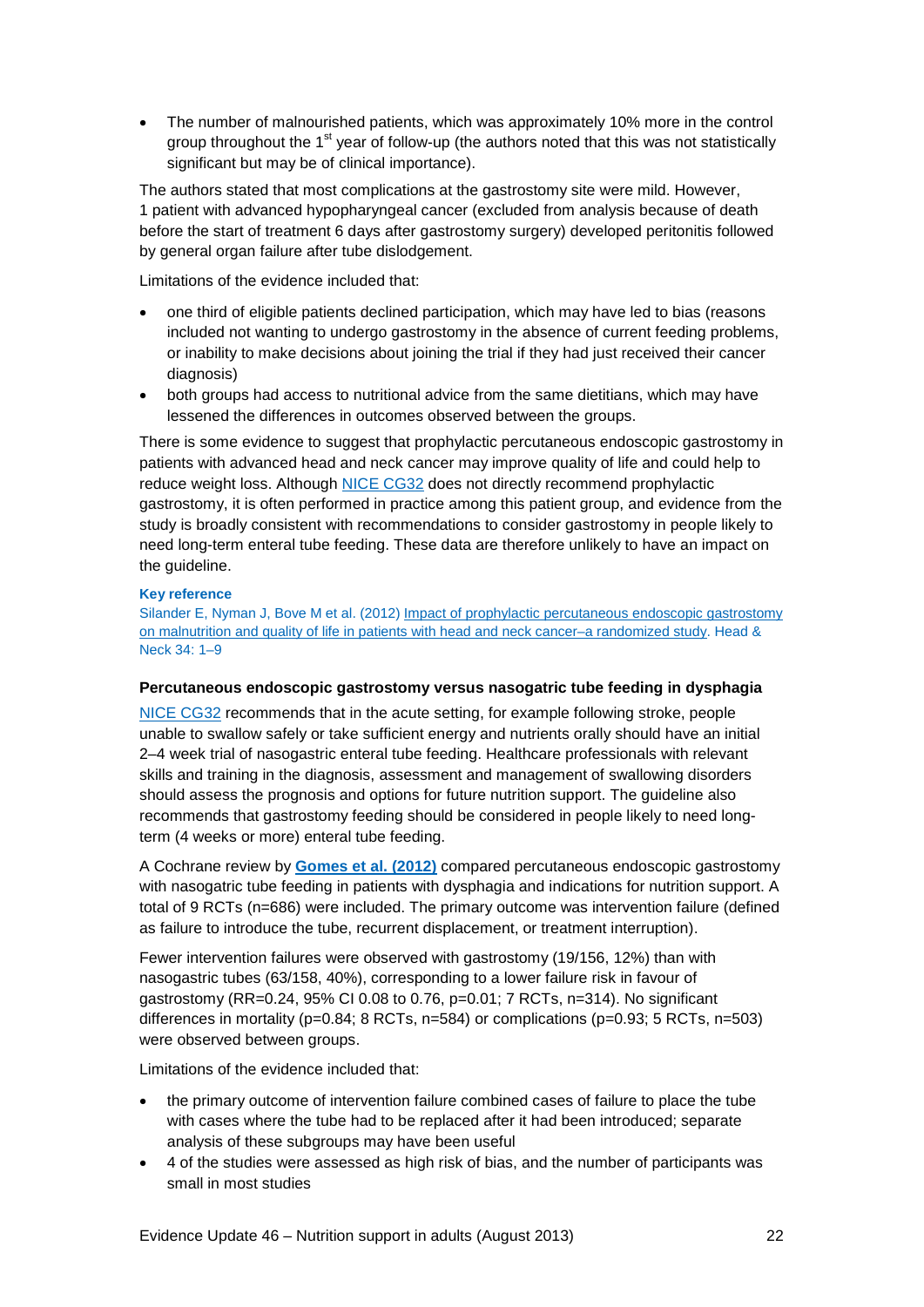• almost half of the studies did not report methods of sequencing or allocation concealment, and there were also issues of unpublished or high rates of loss during follow up.

The evidence suggests that percutaneous endoscopic gastrostomy may be at less risk of failure (namely, failure to introduce the tube, recurrent displacement or treatment interruption) than nasogastric tubes in patients with dysphagia needing nutrition support. This is broadly consistent with recommendations in [NICE CG32](http://www.nice.org.uk/CG32) for a short-term trial of a nasogastric tube, with gastrostomy for longer term enteral feeding.

#### **Key reference**

Gomes CA Jr, Lustosa SA, Matos D et al. (2012[\) Percutaneous endoscopic gastrostomy versus](http://onlinelibrary.wiley.com/doi/10.1002/14651858.CD008096.pub3/abstract)  [nasogastric tube feeding for adults with swallowing disturbances.](http://onlinelibrary.wiley.com/doi/10.1002/14651858.CD008096.pub3/abstract) Cochrane Database of Systematic Reviews issue 3: CD008096

### **Nutrition support in dementia**

#### *Managing dysphagia in dementia*

[NICE CG32](http://www.nice.org.uk/CG32) recommends that enteral tube feeding should not be given to people unless they are malnourished or at risk of malnutrition, and have inadequate or unsafe oral intake. Additionally, 'Dementia' [\(NICE CG42\)](http://www.nice.org.uk/CG42) recommends that health and social care staff should encourage people with dementia to eat and drink by mouth for as long as possible. Specialist assessment and advice concerning swallowing and feeding in dementia should be available. Dietary advice may also be beneficial. Nutritional support, including artificial (tube) feeding, should be considered if dysphagia is thought to be a transient phenomenon, but artificial feeding should not generally be used in people with severe dementia for whom dysphagia or disinclination to eat is a manifestation of disease severity.

A systematic review by **[Alagiakrishnan et al. \(2013\)](http://www.aggjournal.com/article/S0167-4943(12)00097-0/fulltext)** looked at patterns, diagnosis and management of dysphagia across different types of dementia. A total of 19 studies (n=12,904) were included, comprising 8 cohort studies, 3 RCTs, 3 case-controlled studies, 2 surveys, 2 observational studies and 1 case series. Heterogeneity of design, methodology, assessments and primary outcomes between the studies prevented meta-analysis.

Dysphagia prevalence varied from 13 to 57% across the included studies. The review assessed a wide range of diagnostic methods (clinical swallow evaluation, videofluoroscopic swallow studies, and fibre optic endoscopic evaluation of swallowing) and management methods (changes to diet and posture, oral rehabilitation, tube or enteral feeding, and drug treatments). The authors concluded that there was limited evidence for most of these methods, but stated that in advanced dementia, percutaneous endoscopic gastrostomy did not seem to benefit survival, quality of life, or reduction in aspiration.

Limitations of the evidence included that: many studies had methodological issues, such as heterogeneity between the intervention and control groups for some key characteristics, or not assessing risk of bias; and blinding was not possible for some management strategies such as insertion of tubes or dietary modification.

The evidence suggests that percutaneous endoscopic gastrostomy does not appear to improve survival or quality of life in advanced dementia, which is consistent with recommendations in both [NICE CG32](http://www.nice.org.uk/CG32) and [NICE CG42](http://www.nice.org.uk/CG42) to feed orally for as long as possible. Further research is needed to address the lack of evidence for the diagnosis and management of dysphagia in people with dementia.

#### **Key reference**

Alagiakrishnan K, Bhanji RA, Kurian M (2013[\) Evaluation and management of oropharyngeal dysphagia](http://www.aggjournal.com/article/S0167-4943(12)00097-0/fulltext)  [in different types of dementia: a systematic review.](http://www.aggjournal.com/article/S0167-4943(12)00097-0/fulltext) Archives of Gerontology and Geriatrics 56: 1–9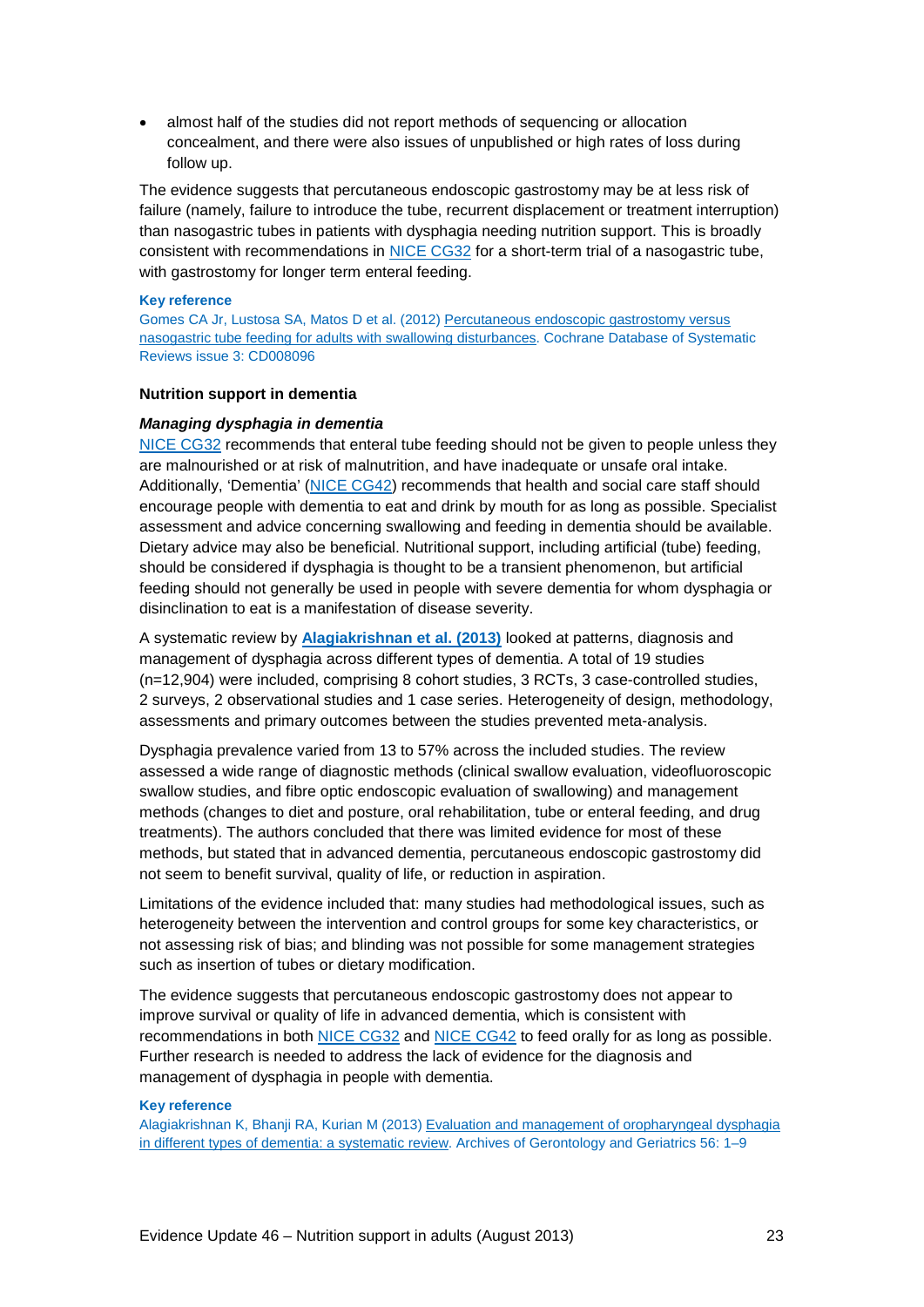### *Decision-making for feeding options in advanced dementia*

[NICE CG32](http://www.nice.org.uk/CG32) recommends that healthcare professionals should ensure that people having nutrition support, and their carers, are kept fully informed about their treatment. They should also have access to appropriate information and be given the opportunity to discuss diagnosis and treatment options. Additionally, 'Dementia' [\(NICE CG42\)](http://www.nice.org.uk/CG42) recommends that specialist assessment and advice concerning swallowing and feeding in dementia should be available, and dietary advice may also be beneficial. [NICE CG42](http://www.nice.org.uk/CG42) also recommends that trainers developing educational programmes for health and social care staff working with older people should consider the following elements:

- Applying the principles of person-centred care when working with people with dementia and their carers.
- The importance of and use of communication skills for working with people with dementia and their carers.

A cluster RCT across 24 nursing homes in the USA by **[Hanson et al. \(2011\)](http://onlinelibrary.wiley.com/doi/10.1111/j.1532-5415.2011.03629.x/abstract)** assessed decision aids in decision-making about feeding options in advanced dementia compared with usual treatment. Nursing home residents aged 65 years or over, and scoring 5 to 6 (namely, severe or very severe impairment) on the Cognitive Performance Scale in the Minimum Data Set, were assessed for trial eligibility. Those with advanced dementia (confirmed by chart diagnosis and dementia severity of 6 to 7 on the Global Deterioration Scale) and evidence of poor intake (fewer than 75% of meals in the previous 14 days), dysphagia or weight loss, were invited to participate. Exclusion criteria were: a feeding tube or contraindication to tube feeding; enrolment in a hospice; or diuretic weight loss. A total of 256 residents (mean age=85 years) and their surrogate decision makers (a carer such as a family member) were enrolled. Nursing homes were randomised in matched pairs to intervention or control.

In the intervention group, carers were given a structured decision aid with information about: dementia; feeding options and outcomes; the pros and cons of feeding tubes and assisted oral feeding; feeding for comfort near the end of life; and the role of the carer in decisionmaking. Carers in the control group received usual treatment, namely information from healthcare providers. The primary outcome was decisional conflict among carers at 3 months, measured by the Decisional Conflict Scale (score range 1–5, based on responses to 16 questions about decisions made around feeding options).

After 3 months, the mean decisional conflict score was significantly lower among carers using the decision aid than those who received usual care (1.65 versus 1.97, p<0.001). Decisional conflict within both groups of carers had reduced from baseline by 3 months, but a significantly lower reduction was seen in the decision aid group than the control group (−0.60 versus −0.13, p<0.001). Among residents in the intervention group, dysphagia diets were more common at 3 months (89% versus 76%, p=0.04), and at 9 months weight loss was less common (6% versus 16%, p=0.01). Few residents in either group had a feeding tube at 9 months (1 in the intervention group and 3 in the control group, p=0.34).

Limitations of the evidence included that:

- Low rates of tube feeding in the control group may suggest changes in behaviour of healthcare staff in control nursing homes through awareness of the trial.
- Randomisation of nursing homes rather than individuals prevented double blinding, and could have introduced site-effect bias.
- Varving knowledge and practice around decision-making between individual clinicians could have influenced outcomes.
- Although the effects were statistically significant, it was noted that this may not translate into clinical significance.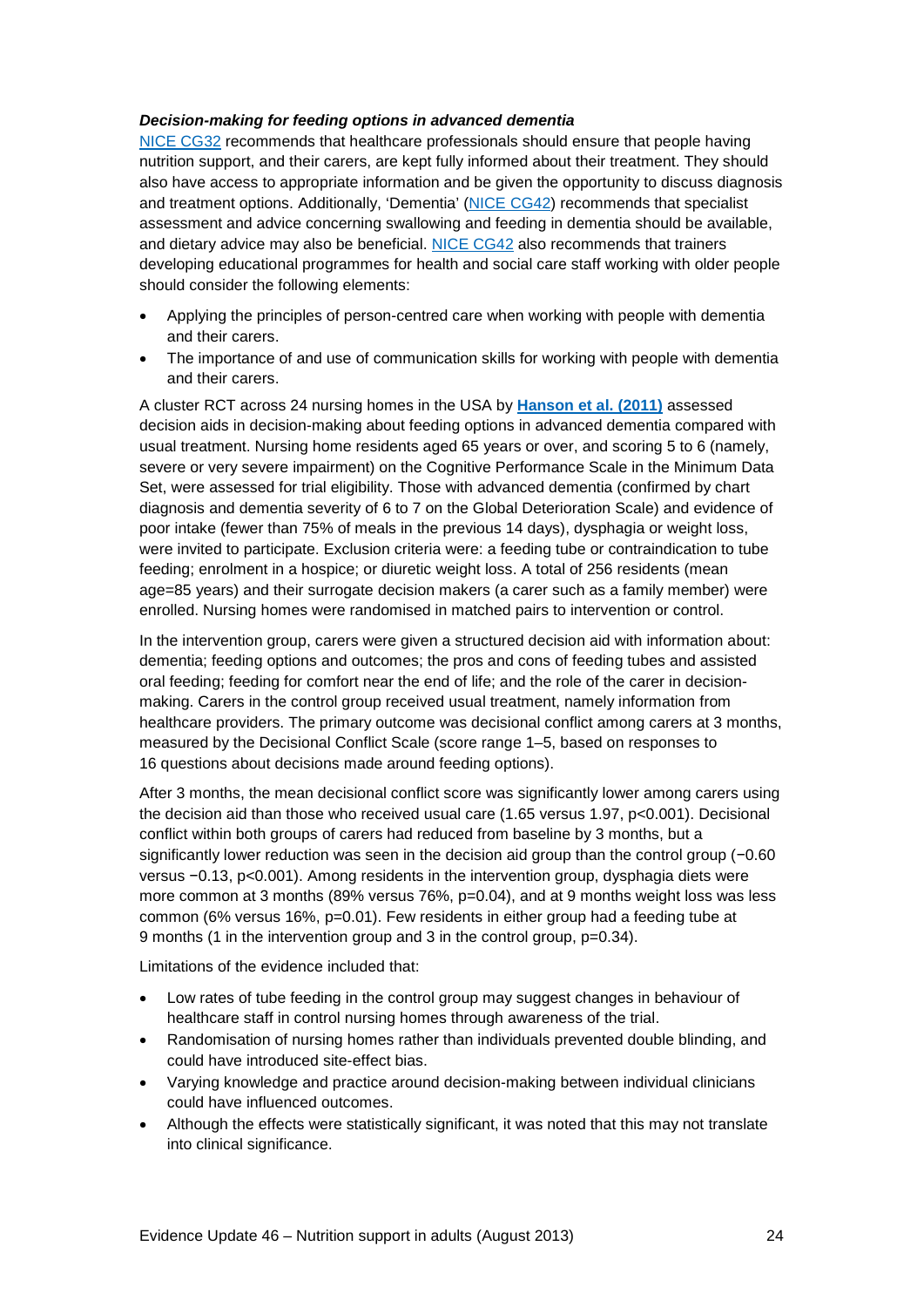The evidence suggests that use of decision aids may reduce conflict among carers when making decisions about feeding options in advanced dementia, and may also help to ensure appropriate nutritional support and to reduce weight loss in people with dementia. This is consistent with recommendations about information provision and communication in [NICE](http://www.nice.org.uk/CG32)  [CG32](http://www.nice.org.uk/CG32) and [NICE CG42.](http://www.nice.org.uk/CG42)

### **Key reference**

Hanson LC, Carey TS, Caprio AJ et al. (2011) Improving decision-making for feeding options in [advanced dementia: a randomized, controlled trial.](http://onlinelibrary.wiley.com/doi/10.1111/j.1532-5415.2011.03629.x/abstract) Journal of the American Geriatrics Society 59: 2009–16

### **Motility agents**

[NICE CG32](http://www.nice.org.uk/CG32) recommends that for people in intensive care with delayed gastric emptying who are not tolerating enteral tube feeding, a motility agent should be considered, unless there is a pharmacological cause that can be rectified or suspicion of gastrointestinal obstruction. It does not include recommendations about non-drug treatments for improving motility.

A single-blind RCT (n=30) in Germany by **[Pfab et al. \(2011\)](http://www.anesthesia-analgesia.org/content/112/1/150.long)** assessed the effect of acupuncture versus standard motility drug treatment on delayed gastric emptying among neurosurgical patients in critical care. Mechanically ventilated patients aged 18–75 years with cerebral aneurysm, haemorrhage or traumatic injury, and with delayed gastric emptying (defined as gastric reflux of at least 500 ml per 24 hours measured on 2 consecutive days after surgery) were included. Exclusion criteria were:

- recent abdominal surgery or trauma, suspected bowel obstruction or perforation, history of gastrectomy, or pancreatitis
- administration of motility drugs (metoclopramide, cisapride, or erythromycin) within the previous 24 hours, or known allergy to these drugs or a macrolide antibiotic
- administration of drugs known to interact with erythromycin.

Patients were randomised to either electrical stimulation of an acupuncture point on each forearm several times per day, or intravenous metoclopramide 10–20 mg every 8 hours. In both groups, therapy continued for 6 days, or until feeding tolerance was achieved (defined as 2 consecutive days with a gastric residual volume less than 200 ml per day and no vomiting). All patients received enteral nutrition via nasogastric tube, started as early as possible with a dose of 250 ml/day, increasing to 1000 ml/day on day 4. Patients also received parenteral nutrition aiming for a daily intake of 25 kcal/kg body weight.

After 5 days of treatment, there was no significant difference between feeding tolerance in the acupuncture group (12/15; 80%) and the drug treatment group (9/15; 60%; p value not stated). However, among the acupuncture group:

- Mean gastric residual volume decreased significantly from 970 ml to 346 ml (p=0.003) on treatment day 1, versus an increase from 903 ml to 1040 ml (p=0.015) with drug treatment.
- Mean enteral feeding balance (defined as volume of enteral feeding minus gastric residual volume) showed a significant increase (p=0.001 to 0.003) on every day of treatment. Whereas with drug therapy, a significantly increased feeding balance was seen only on treatment day 6 (p=0.044).

Limitations of the evidence included that:

- the study involved only 30 participants, and did not include those scheduled for intraabdominal surgery (who may be at more risk of delayed gastric emptying)
- patients were unconscious, therefore informed consent was waived (although this may have reduced any placebo effects associated with acupuncture)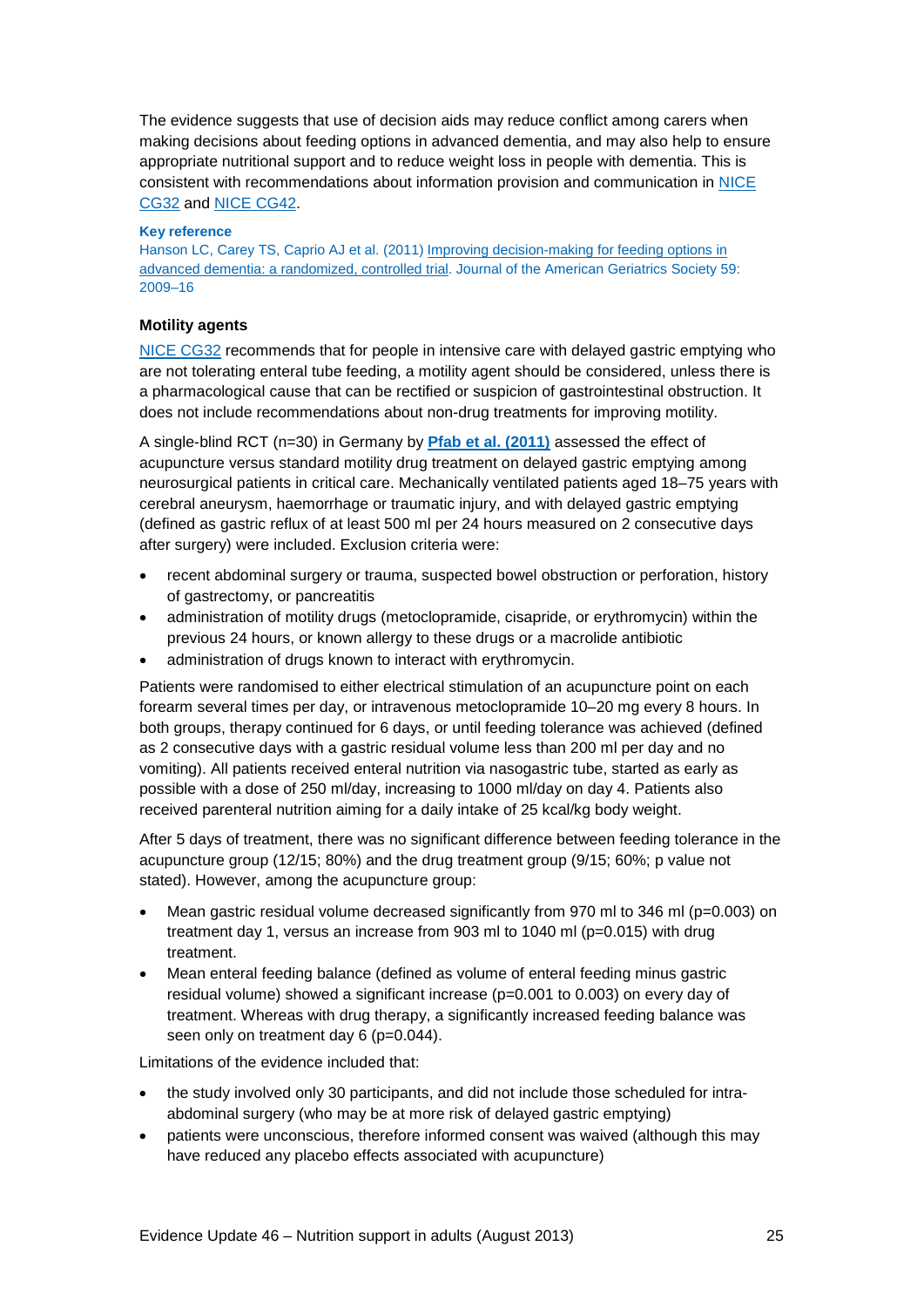- the actual volume of enteral feed administered in the treatment groups, which may have influenced feeding balance values, was not compared
- the single-blinded design may have introduced bias.

Limited data suggest that acupuncture may have benefits over standard motility drugs in treating delayed gastric emptying in critical care. However, limitations of the evidence mean that it is unlikely to have an impact on [NICE CG32](http://www.nice.org.uk/CG32) and further research is needed.

### **Key reference**

Pfab F, Winhard M, Nowak-Machen M et al. (2011[\) Acupuncture in critically ill patients improves](http://www.anesthesia-analgesia.org/content/112/1/150.long)  [delayed gastric emptying: a randomized controlled trial.](http://www.anesthesia-analgesia.org/content/112/1/150.long) Anesthesia & Analgesia 112: 150–5

### <span id="page-25-0"></span>1.8 [Parenteral nutrition in hospital and the community](http://publications.nice.org.uk/nutrition-support-in-adults-cg32/guidance#parenteral-nutrition-in-hospital-and-the-community)

No new key evidence was found for this section.

### <span id="page-25-1"></span>1.9 [Supporting patients in the community](http://publications.nice.org.uk/nutrition-support-in-adults-cg32/guidance#supporting-patients-in-the-community)

No new key evidence was found for this section.

### <span id="page-25-2"></span>Areas not currently covered by NICE CG32

### **Nutrition support in specific conditions**

Most recommendations in [NICE CG32](http://www.nice.org.uk/CG32) are not specific to particular patient groups. Studies of nutrition support in specific conditions have been discussed above, where possible, in the section of the guideline most relevant to the intervention type assessed. However, the 2 following Cochrane reviews examined a wider range of interventions within specific conditions, and therefore were not aligned to any particular section of the guideline (and in the case of stroke, covered by other guidelines).

### *Nutrition support in stroke*

Alongside general recommendations for nutrition support in [NICE CG32,](http://www.nice.org.uk/CG32) 'Stroke' [\(NICE](http://www.nice.org.uk/CG68)  [CG68\)](http://www.nice.org.uk/CG68) recommends that on admission, people with acute stroke should have their swallowing screened by an appropriately trained healthcare professional before being given any oral food, fluid or medication. If the admission screen indicates problems with swallowing, the person should have a specialist assessment of swallowing, preferably within 24 hours of admission and not more than 72 hours afterwards. It also recommends that people with acute stroke who are unable to take adequate nutrition and fluids orally should:

- receive tube feeding with a nasogastric tube within 24 hours of admission
- be considered for a nasal bridle tube or gastrostomy if they are unable to tolerate a nasogastric tube
- be referred to an appropriately trained healthcare professional for detailed nutritional assessment, individualised advice and monitoring.

A Cochrane review by **[Geeganage et al. \(2012\)](http://onlinelibrary.wiley.com/doi/10.1002/14651858.CD000323.pub2/abstract)** investigated interventions for dysphagia and nutrition support in patients with acute and subacute (within 6 months from onset) stroke. A total of 33 RCTS (n=6779) were identified, covering several types of swallowing therapies and nutrition support.

For the primary outcome of death, or dependency or disability (defined as a Barthel Index of 0–55 or Rankin score of 3 to 5), there was no effect of acupuncture, drug therapy, physical stimulation, electrical stimulation (transcranial, neuromuscular, or pharyngeal), transcranial magnetic stimulation, percutaneous endoscopic gastrostomy, nasogastric tube, timing of feeding, or nutritional or fluid supplementation.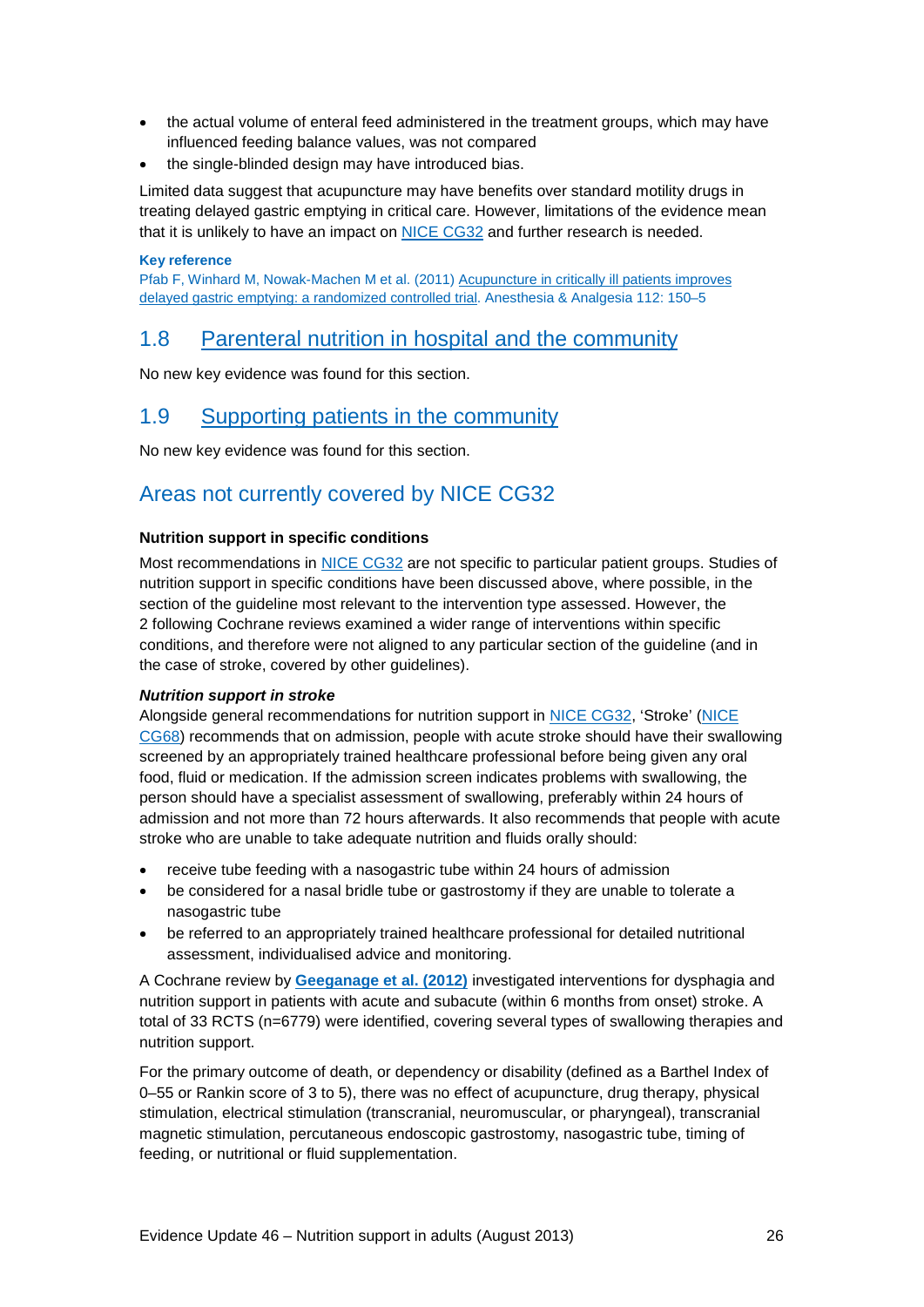Other results for secondary outcomes included:

- Benefits of percutaneous endoscopic gastrostomy over nasogastric tube in terms of fewer treatment failures (OR=0.09, 95% CI 0.01 to 0.51, p=0.007; 3 RCTs, n=72)
- Reduced pressure sores with nutritional supplementation (OR=0.56, 95% CI 0.32 to 0.96, p=0.03; 2 RCTs, n=4125).

Limitations of the evidence included that:

- no studies reported food intake using calories or feed volume, which may have been useful to assess transitions from non-oral to oral feeding
- many studies were excluded from the analysis, often because they compared 2 active treatments rather than including a control or placebo arm, or did not report clinical outcomes of interest
- acupuncture methods varied between trials and data from these studies was extracted from Chinese translations
- the analyses did not consider acute and subacute stroke separately.

The authors concluded that data remain insufficient for the effect of swallowing therapy, feeding, and nutritional and fluid supplementation on functional outcome and death in patients with dysphagia after stroke, and the evidence is unlikely to have an impact on [NICE CG68.](http://www.nice.org.uk/CG68) The evidence for reduced pressure sores is broadly consistent with recommendations for general nutrition support in [NICE CG32.](http://www.nice.org.uk/CG32)

### **Key reference**

Geeganage C, Beavan J, Ellender S et al. (2012) [Interventions for dysphagia and nutritional support in](http://onlinelibrary.wiley.com/doi/10.1002/14651858.CD000323.pub2/abstract)  acute and [subacute stroke.](http://onlinelibrary.wiley.com/doi/10.1002/14651858.CD000323.pub2/abstract) Cochrane Database of Systematic Reviews issue 10: CD000323

### *Nutrition support in liver disease*

[NICE CG32](http://www.nice.org.uk/CG32) does not contain recommendations specific to patients with liver disease.

A Cochrane review by **[Koretz et al. \(2012\)](http://onlinelibrary.wiley.com/doi/10.1002/14651858.CD008344.pub2/abstract)** assessed the effects of parenteral, enteral and oral nutrition support (provided for at least 5 days) in patients with underlying liver disease. Trials of transplanted patients were not generally included, except for those of perioperative nutrition support (in which only the period during and 30 days after transplant surgery was considered). A total of 37 RCTs (n=2145) were included, of which 9 were of parenteral, 9 were of enteral, and 19 were of oral nutrition support. The nutrition status of patients was not clear. Primary outcomes were mortality, hepatic morbidity, health-related quality of life, and adverse events. Patients were analysed according to the type of nutrition received, and whether they were treated for medical or surgical disorders.

The authors observed that most analyses did not show any significant differences. Some of the significant effects seen for primary outcomes were:

- In surgical patients, parenteral nutrition was associated with a reduced incidence of postoperative ascites (RR=0.65, 95% CI 0.48 to 0.87, p=0.0039; 2 RCTs, n=188). However, this result was from a fixed-effect model; in a random-effects model (which may be more valid given the heterogeneity between trials), the result was no longer significant  $(p=0.07)$ .
- In medical patients, oral nutritional supplements were associated with a reduced occurrence of ascites (RR=0.58, 95% CI 0.38 to 0.87, p=0.0083; 4 RCTs, n=368), and improved resolution of hepatic encephalopathy (RR=3.75, 95% CI 1.15 to 12.18, p=0.028; 2 trials, n=53). It should be noted that the result for encephalopathy was from a fixedeffect model; in a random-effects model (which may be more valid given the heterogeneity between trials), the result was no longer significant (p=0.7).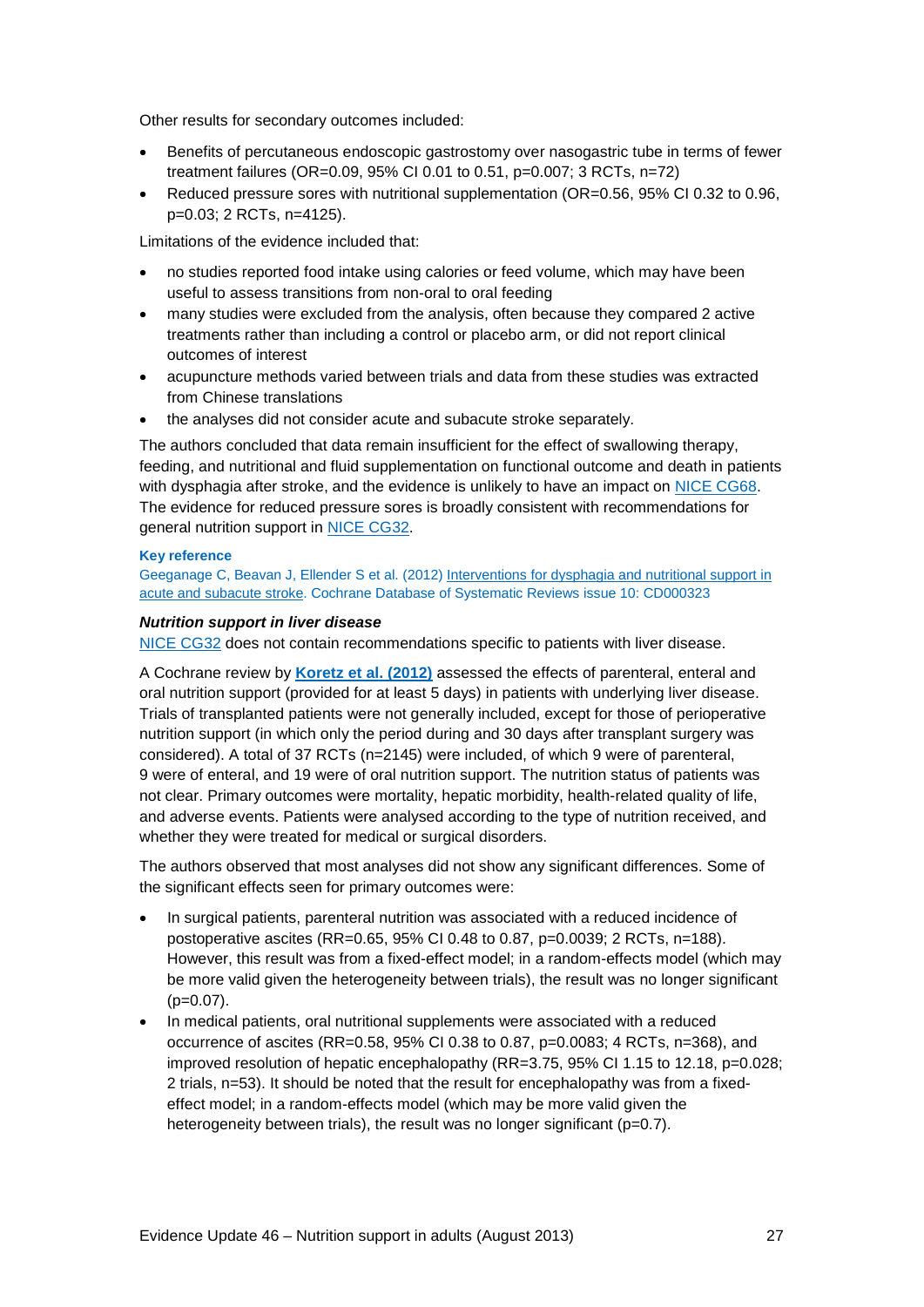The authors also noted that subgroup analyses (of alcoholic hepatitis, cirrhosis, and hepatocellular carcinoma) and exploratory analyses (for example, combining medical and surgical trials for each intervention) did not provide much additional insight.

Limitations of the evidence included that: only 1 trial was assessed as being at low risk of bias; analyses for many of the outcomes were based on small numbers of trials and patients; and it was not clear whether patients were malnourished.

Although evidence suggests that the benefits of nutrition support in patients with liver disease appear to be restricted, limitations of current data prevent firm conclusions and more robust evidence is needed to confirm findings.

#### **Key reference**

Koretz RL, Avenell A, Lipman TO (2012) [Nutritional support for liver disease.](http://onlinelibrary.wiley.com/doi/10.1002/14651858.CD008344.pub2/abstract) Cochrane Database of Systematic Reviews issue 5: CD008344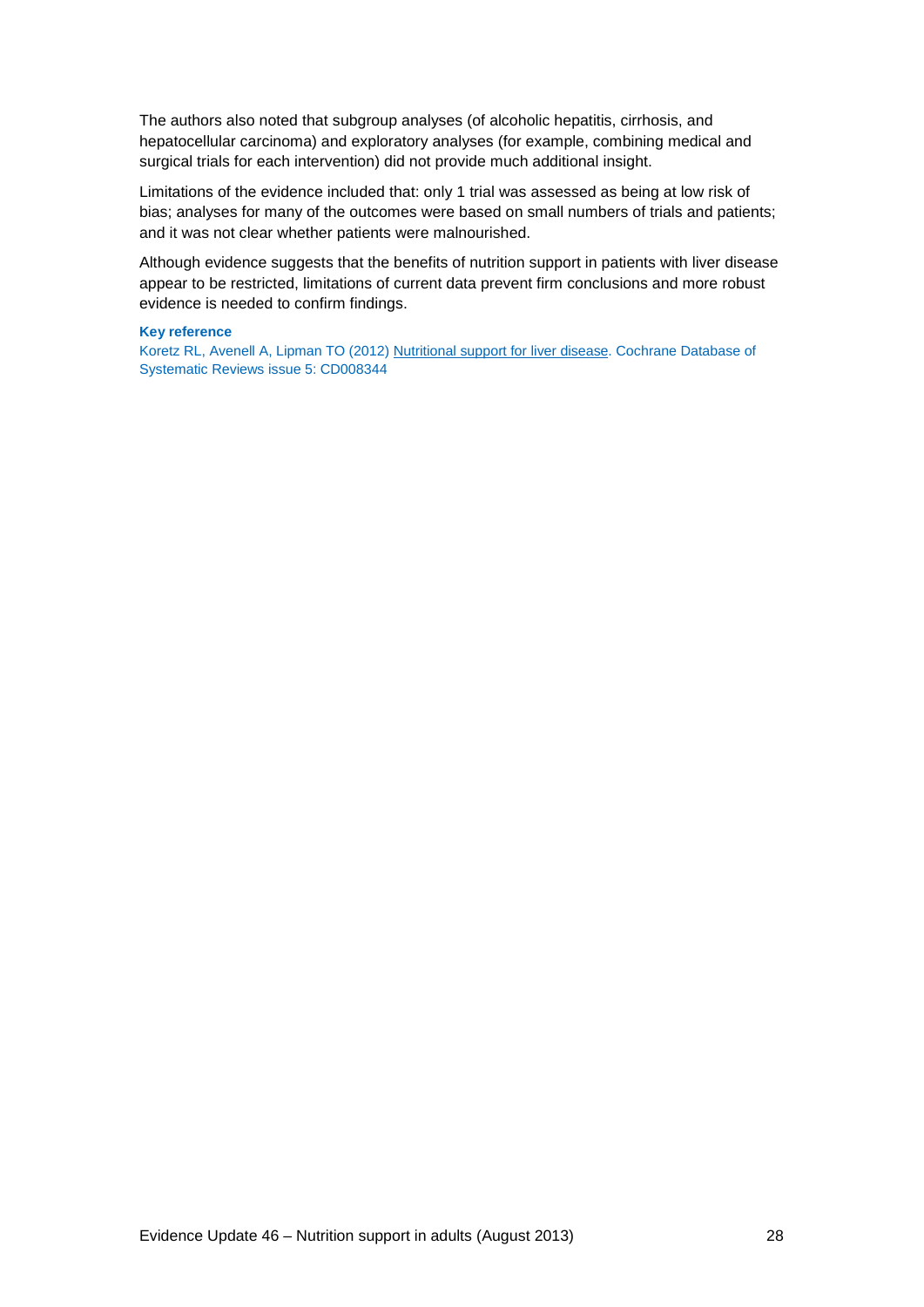## <span id="page-28-0"></span>**2 New evidence uncertainties**

During the development of the Evidence Update, the following evidence uncertainties were identified for the UK Database of Uncertainties about the Effects of Treatments (UK DUETs).

### **Organisation of nutrition support in hospital and the community**

• Oral nutritional support of older (65 years+) medical and surgical patients after discharge [from hospital](http://www.library.nhs.uk/duets/ViewResource.aspx?resID=415277&tabID=298)

### **Oral nutrition support in hospital and the community**

- [Dietary advice with or without oral nutritional supplements for disease-related malnutrition](http://www.library.nhs.uk/duets/ViewResource.aspx?resID=415276&tabID=298)  [in adults](http://www.library.nhs.uk/duets/ViewResource.aspx?resID=415276&tabID=298)
- [Oral nutritional interventions in malnourished patients with cancer for survival](http://www.library.nhs.uk/duets/ViewResource.aspx?resID=415275&tabID=298)
- [Nutritional supplementation for stable chronic obstructive pulmonary disease](http://www.library.nhs.uk/duets/ViewResource.aspx?resID=413621&tabID=297)
- [Pre-operative nutrition support in patients undergoing gastrointestinal surgery](http://www.library.nhs.uk/duets/ViewResource.aspx?resID=413419&tabID=297)

### **Enteral tube feeding in hospital and the community**

- [Percutaneous endoscopic gastrostomy versus nasogastric tube feeding for adults with](http://www.library.nhs.uk/duets/ViewResource.aspx?resID=412063&tabID=297)  [swallowing disturbances](http://www.library.nhs.uk/duets/ViewResource.aspx?resID=412063&tabID=297)
- [Interventions for dysphagia and nutritional support in acute and subacute stroke](http://www.library.nhs.uk/duets/ViewResource.aspx?resID=413329&tabID=297)
- [Critically ill patients with delayed gastric emptying -](http://www.library.nhs.uk/duets/ViewResource.aspx?resID=415274&tabID=296) is acupuncture effective?

### **Areas not currently covered by NICE guidance**

• [Nutritional support for liver disease](http://www.library.nhs.uk/duets/ViewResource.aspx?resID=412312&tabID=297)

Further evidence uncertainties for nutrition support can be found in the [UK DUETs database](http://www.library.nhs.uk/duets/) and in the [NICE research recommendations database.](http://www.nice.org.uk/research/index.jsp?action=rr)

UK DUETs was established to publish uncertainties about the effects of treatments that cannot currently be answered by referring to reliable up-to-date systematic reviews of existing research evidence.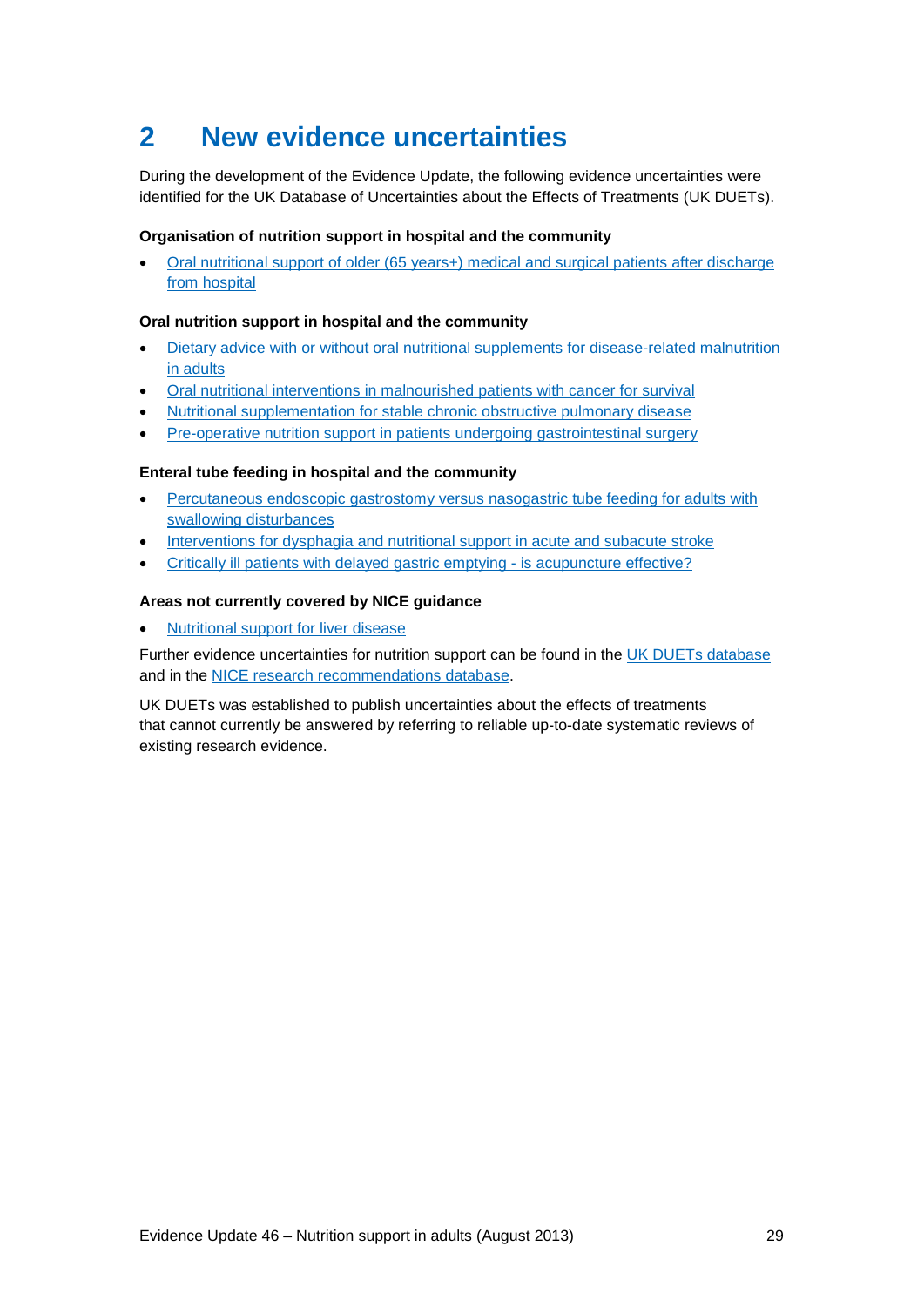## <span id="page-29-0"></span>**Appendix A: Methodology**

### **Scope**

The scope of this Evidence Update is taken from the scope of the reference guidance:

• [Nutrition support in adults.](http://www.nice.org.uk/CG32) NICE clinical guideline 32 (2006)

### **Searches**

The literature was searched to identify studies and reviews relevant to the scope. Searches were conducted of the following databases, covering the dates 8 December 2010 (the end of the search period for the [latest review](http://guidance.nice.org.uk/CG32/ReviewDecision/pdf/English) of the need to update NICE clinical guideline 32) to 11 March 2013:

- AMED (Allied and Complementary Medicine Database)
- BNI (British Nursing Index)
- CDSR (Cochrane Database of Systematic Reviews)
- CINAHL (Cumulative Index to Nursing and Allied Health Literature)
- EMBASE (Excerpta Medica database)
- MEDLINE (Medical Literature Analysis and Retrieval System Online)
- MEDLINE In-Process
- NHS EED (Economic Evaluation Database)

Table 1 provides details of the MEDLINE search strategy used (based on the search strategy for the reference guidance), which was adapted to search the other databases listed above. The search strategy was used in conjunction with validated Scottish Intercollegiate Guidelines Network [search filters for RCTs and systematic reviews.](http://www.sign.ac.uk/methodology/filters.html)

Additionally, 2 studies (Collins et al. 2013, Rio et al. 2013) were identified outside of the literature search. Figure 1 provides details of the evidence selection process. The long list of evidence excluded after review by the Chair of the EUAG, and the full search strategies, are available on request from [contactus@evidence.nhs.uk](mailto:contactus@evidence.nhs.uk)

There is more information about [how NICE Evidence Updates are developed](https://www.evidence.nhs.uk/nhs-evidence-content/evidence-updates/evidence-updates-process) on the NICE Evidence Services website.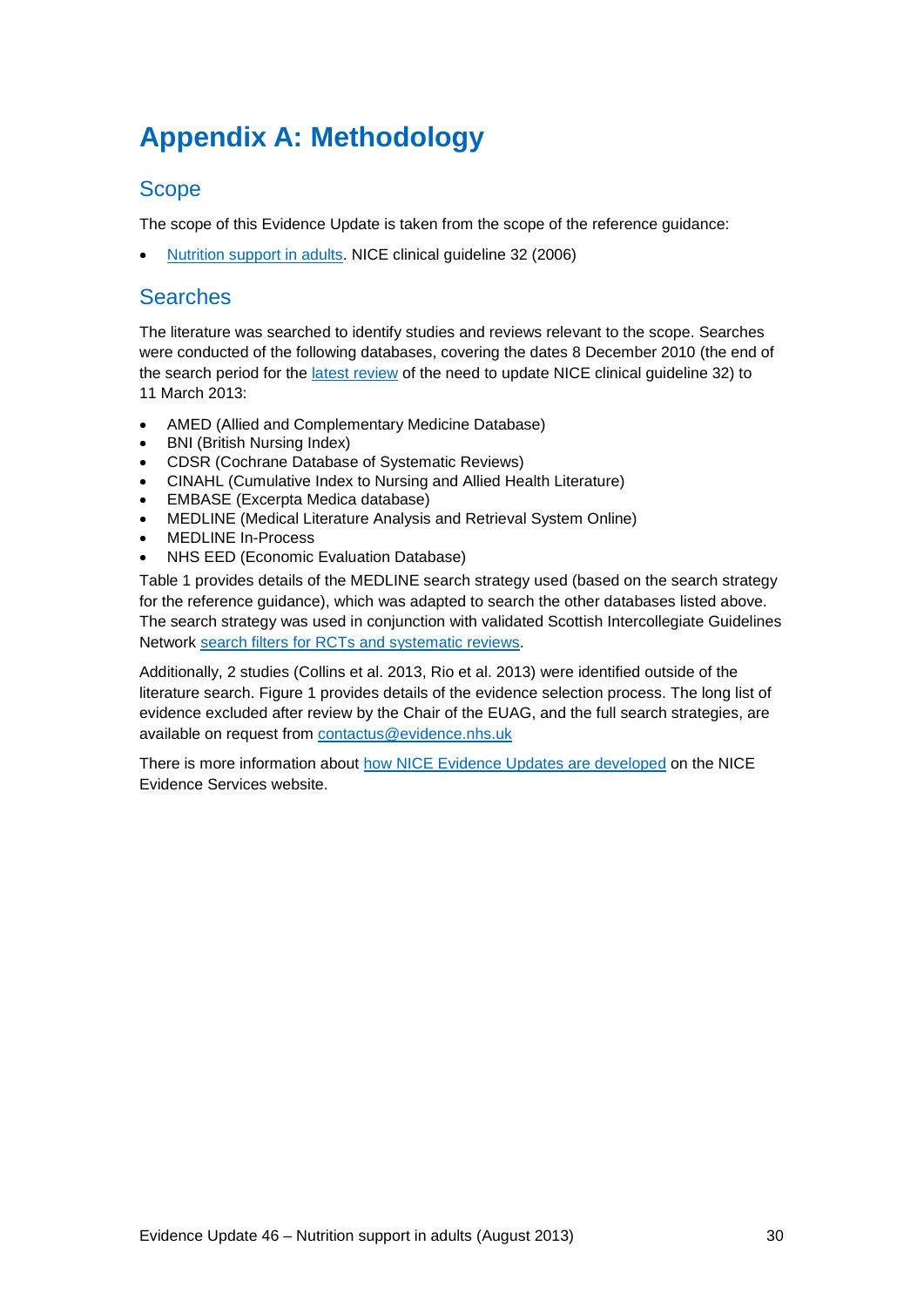### **Table 1 MEDLINE search strategy (adapted for individual databases)**

| $\overline{\mathbf{1}}$ | Nutrition disorders/                                                         |    | (nutrition\$ support\$ or metabolic                                                                                                                                                      |  |
|-------------------------|------------------------------------------------------------------------------|----|------------------------------------------------------------------------------------------------------------------------------------------------------------------------------------------|--|
| $\mathbf{2}$            | exp Malnutrition/                                                            | 17 | support\$ or hyperaliment\$ or hyper-<br>aliment\$).tw.                                                                                                                                  |  |
| $\mathbf{3}$            | Wasting Syndrome/                                                            |    | ((oral or orally or sip or bottle) adj2                                                                                                                                                  |  |
| $\overline{\mathbf{4}}$ | Thinness/                                                                    | 18 | (feed\$ or nutrition\$ or nourish\$)).tw.                                                                                                                                                |  |
| 5                       | Emaciation/                                                                  |    | ((enteral or enteric) adj2 (nutrition\$ or                                                                                                                                               |  |
| 6                       | Cachexia/                                                                    | 19 | feed\$)).tw.                                                                                                                                                                             |  |
| $\overline{7}$          | Deglutition disorders/                                                       | 20 | Duodenostomy/ or Gastrostomy/ or<br>Jejunostomy/                                                                                                                                         |  |
| 8                       | Weight loss/                                                                 |    | (gastrostom\$ or jejunostom\$ or                                                                                                                                                         |  |
|                         | (malnutrition or malnourish\$ or nutrition<br>disorder? or undernutrition or | 21 | gastrojejunostom\$).tw.                                                                                                                                                                  |  |
| 9                       | undernourish\$ or cachexia or<br>cachectic).tw.                              |    | ((duoden\$ or gastro\$ or gastric or<br>nas??gastric or nas??-gastric or<br>nas??jejun\$ or nas??duoden\$ or<br>nas??-duoden\$ or jejun\$ or tube?)<br>adj2 (nutrition\$ or feed\$)).tw. |  |
| 10                      | (deglutition or dysphagi\$ or<br>swallowing).tw.                             | 22 |                                                                                                                                                                                          |  |
| 11                      | (underweight or under-weight or<br>wasting syndrome? or emaciat\$).tw.       | 23 | ((parenteral\$ or intravenous\$) adj2<br>(feed\$ or nutrition\$)).tw.                                                                                                                    |  |
| 12                      | weight loss.tw.                                                              | 24 | (diet\$ adj2 therap\$).tw.                                                                                                                                                               |  |
| 13                      | $or/1-12$                                                                    | 25 | or/14-24                                                                                                                                                                                 |  |
| 14                      | exp Feeding Methods/                                                         | 26 | $(or/1-7)$ and dh.fs.                                                                                                                                                                    |  |
| 15                      | Intubation, Gastrointestinal/                                                | 27 | 13 and 25                                                                                                                                                                                |  |
| 16                      | Nutrition Assessment/                                                        | 28 | or/26-27                                                                                                                                                                                 |  |
|                         |                                                                              |    |                                                                                                                                                                                          |  |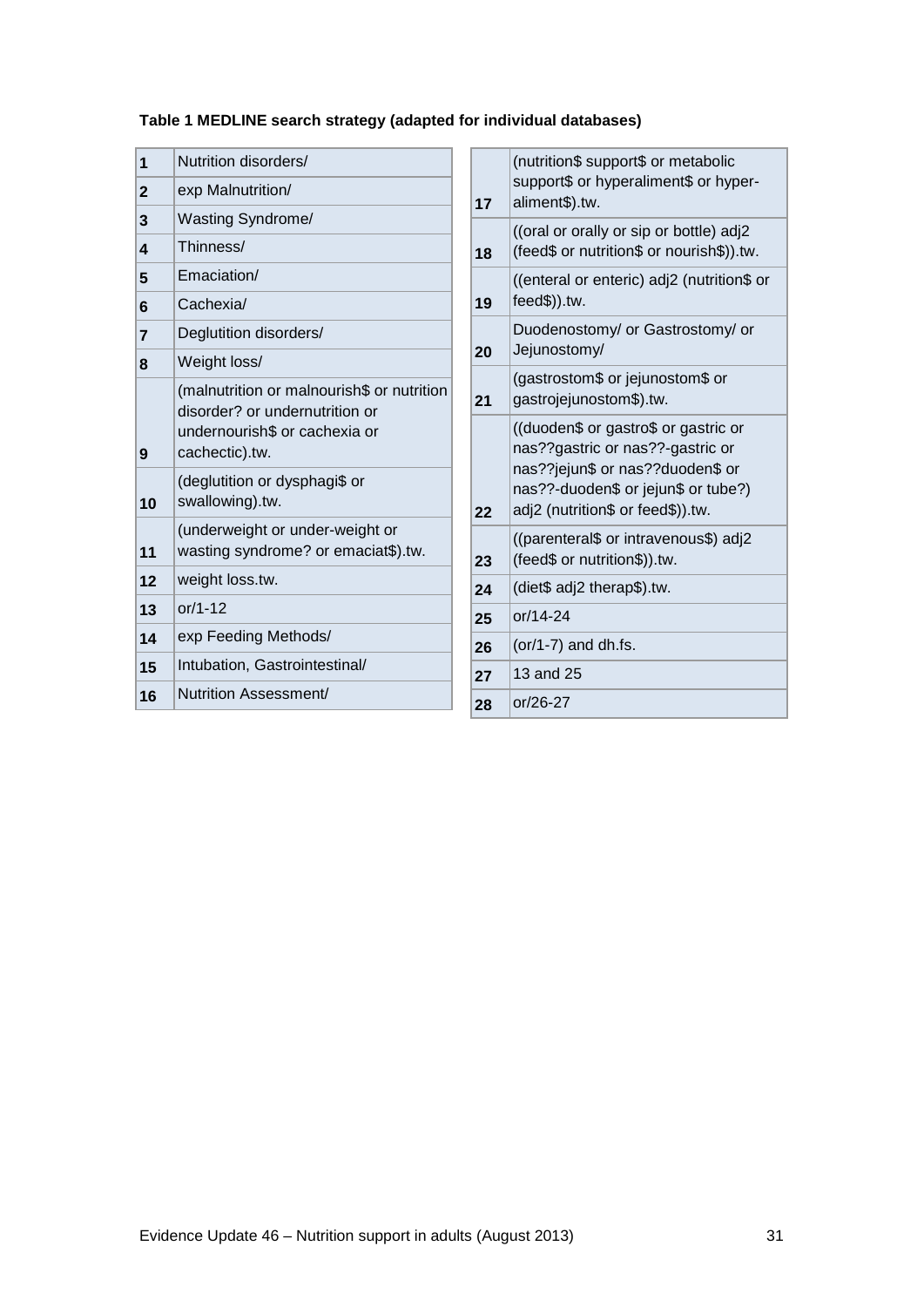



EUAG – Evidence Update Advisory Group